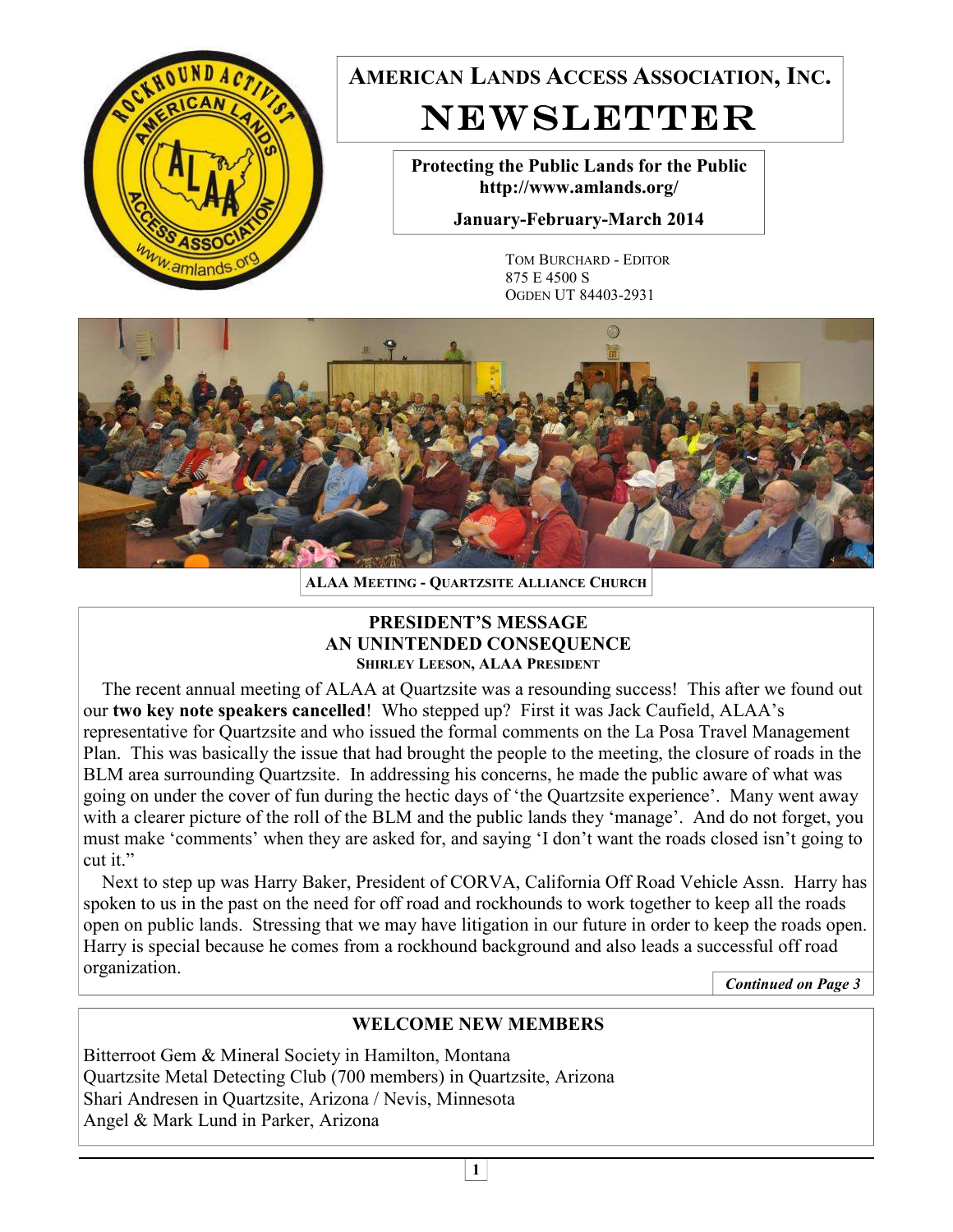

### **This was Jay Valle's first article back in 2008. He has been true to his promise and we all thank him for his sterling work on our behalf. We will miss Jay, but wish him well in whatever he decides to do next.**

## **PLEASE ALLOW ME TO INTRODUCE MYSELF.**

 My name is Jay Valle and I asked to be the bulletin editor for the 4-times yearly ALAA Newsletter. My first issue will come out at the end of March 2009. I see this job as a new challenge and a way to become aware of the issues we are facing as rockhounds and outdoors enthusiasts. Currently, I produce a monthly bulletin for the Whittier Gem & Mineral Society, a job I enjoy and have been doing for about 9 years. I have been a rockhound for many years and love and appreciate the "great outdoors". I enjoy offroading, camping and the thrill of the hunt (for rocks). Right now I see our freedom to visit and enjoy our own lands being frittered away by pseudo-environmental groups, over-reaching judges and self-serving politicians.

 One way to combat this encroachment on our chosen lifestyle is through the sharing of information regarding land closures, lawsuits and legislation affecting our public lands. With knowledge comes the ability to respond to these threats through the sharing of information and though contacts with Government Agencies and legislators (for example.) To this end the American Lands Access Association was founded. ALAA can make contacts with legislators and distribute politically charged information in a way that our Gem & Mineral Societies cannot without endangering their non-profit status.

 In order for me to be successful at this job I need your help. The information contained in the ALAA Newsletter comes from many sources, but primarily from individuals who come into possession of facts that need to see the light of day. Many times bad legislation or illegal land closures occur in the dark of night, behind locked doors and with little public notice. I need you to pass on that information so it can be published and, hopefully, a timely response can be organized.

#### **TABLE OF CONTENTS**

| CONCERNS FOR SOUTH DAKOTA GRASSLANDS ··················· 7     |
|----------------------------------------------------------------|
|                                                                |
| PREAMBLE TO: GET INVOLVED - PERMIT SUBGROUP ………. 8             |
| GET INVOLVED W/ SPEC. REC. PERMIT SUBGROUP ··············· 9   |
| GET INVOLVED W/ SPEC. REC. PERMIT SUBGROUP - CONTINUED  10     |
| SPECIAL RECREATION PERMIT EVENT OPERATING PLAN  10             |
| SPECIAL RECREATION PERMIT EVENT OPERATING PLAN - CONTINUED  11 |
| SPECIAL RECREATION PERMIT EVENT OPERATING PLAN - CONTINUED  12 |
| SPECIAL RECREATION PERMIT EVENT OPERATING PLAN - CONTINUED  13 |
|                                                                |
|                                                                |
|                                                                |
|                                                                |
|                                                                |
|                                                                |
|                                                                |
|                                                                |
|                                                                |



**NEWSLETTER DEADLINE** Articles for the **NEWSLETTER** are **DUE** to the Editor by the **1 st of The Month - PRIOR to the Month of Publication!** 

Rox (Yobiscum

**Editor - Tom Burchard 801-791-2828**  *editor@amlands.org*  **- or -**  *Roxhund@aol.com* 

### **AIRING DOWN YOUR TIRES VIA CORVA NEWSLETTER NOV 2013**

One of the important tools for off roading is airing down tires. Reducing tire pressure for off road driving has several benefits:

- Larger tire contact patch for improved traction.
- Improved ride quality over bumpy, rocky surfaces.
- Less risk of punctures from sharp objects like rocks.
- A reduction in road and trail damage and erosion.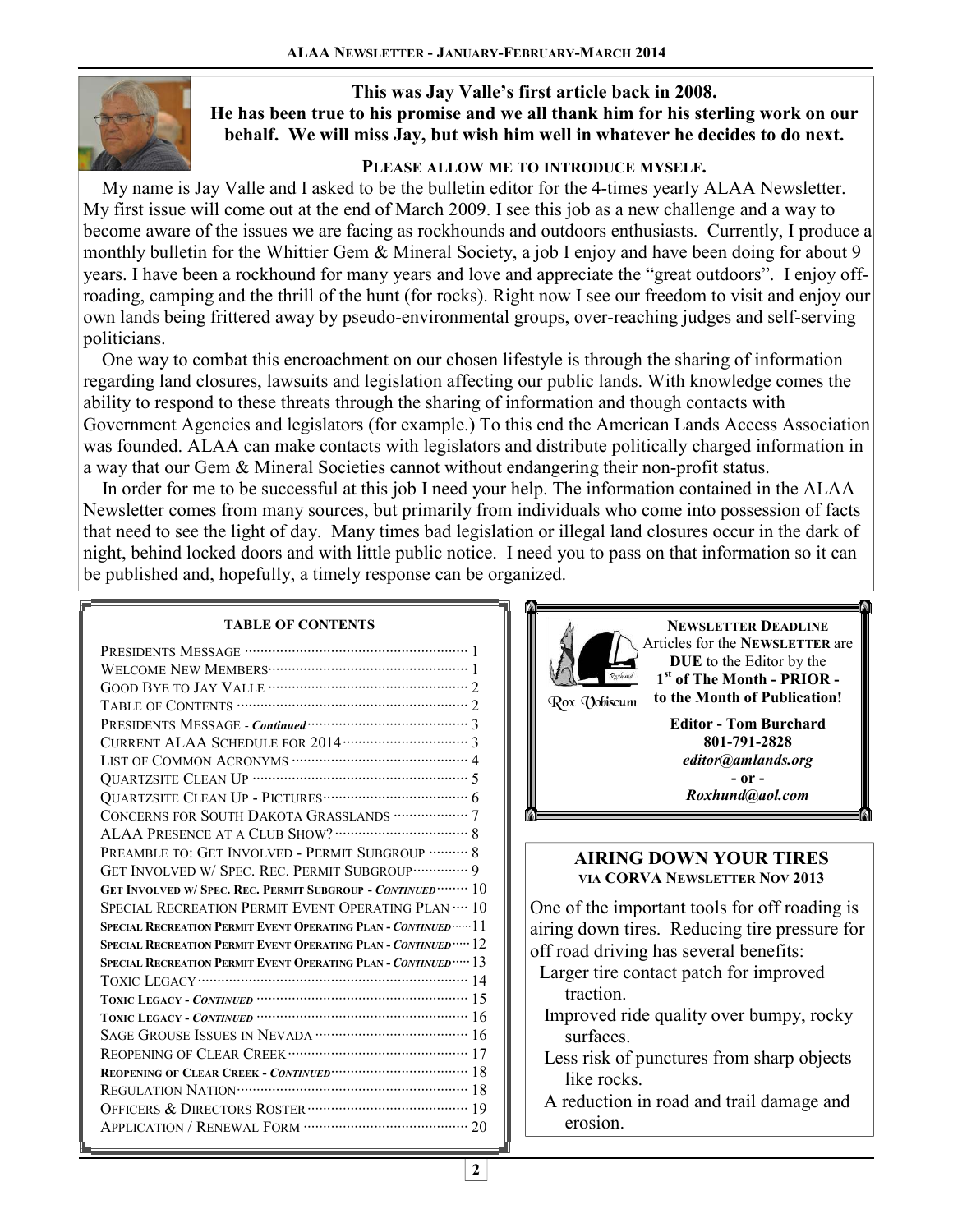

**ALAA MEETING - QUARTZSITE ALLIANCE CHURCH**

#### *"President's Message" - Continued from Page 1*

 Kim Campbell Erb is an ALAA Board member and also a member of the California BLM Desert Advisory Council where she works to support open space and multiple use of our Desert. Please see an article elsewhere on what may be in store for rockhounds if the BLM get a permit and fee process in place.

 Jack Johnston, of South Jordan, Utah, a prominent member of the Utah Off Road organization. Jack also joined ALAA recently to coordinate their group with ALAA. Ĭ

 Helen Baker, Harry's wife, a well known person in her own right on off road issues, and a strong opponent of the Marines taking Johnson Valley away and expanding their base even further, spoke last. She had a number of talking points on how to deal with the government. But the most important piece of information was to make yourself invaluable to legislators and their staff. Offer to help, give history and background on pending legislature and land issues. Make yourself known to the Forest Service and BLM in your area. Make yourself the 'go to person' on land issues.

 And we also learned from the audience, that there have been interesting events for the miners in the Quartzsite area. Steve Hunt, a local miner has been in touch with us since the meeting. With suggestions from us, he was able to reach the right person to have the BLM rangers stop the harassment of him staying on his mining claim. More on this later.

 But what we all came away with was there were a lot of angry and concerned citizens who don't know what to do and need direction. And also the fact that there were far more off road people there than rockhounds who attended this important meeting. Go figure.

 Unless we can all unite and work together, we will loose everything we hold near and dear, rockhound field trips on public lands.

| <b>CURRENT ALAA SCHEDULE for 2014</b> |                    |                            |                                      |  |
|---------------------------------------|--------------------|----------------------------|--------------------------------------|--|
| • Northwest                           | <b>March 28-29</b> | Spokane, WA ALAA Booth     |                                      |  |
| Northwest                             | April 25-26        | Kennewick, WA ALAA Meeting |                                      |  |
| California                            | May 30-311-June 1  | Pomona, CA                 | ALAA Booth & Program                 |  |
| AFMS/Rocky MT                         | July 9-13          | Tulsa, OK                  | ALAA Booth & Annual Business Meeting |  |
| " Fed I.R. Field Trip                 | July $31$ -Aug 4   | Terry, MT                  | ALAA Clean Up                        |  |
| $\blacksquare$ Northwest              | Aug 15-17          | Hermiston, OR              | ALAA Booth & Program                 |  |
| California                            | Nov 7-9            | Visalia, CA                | <b>ALAA</b> Meeting                  |  |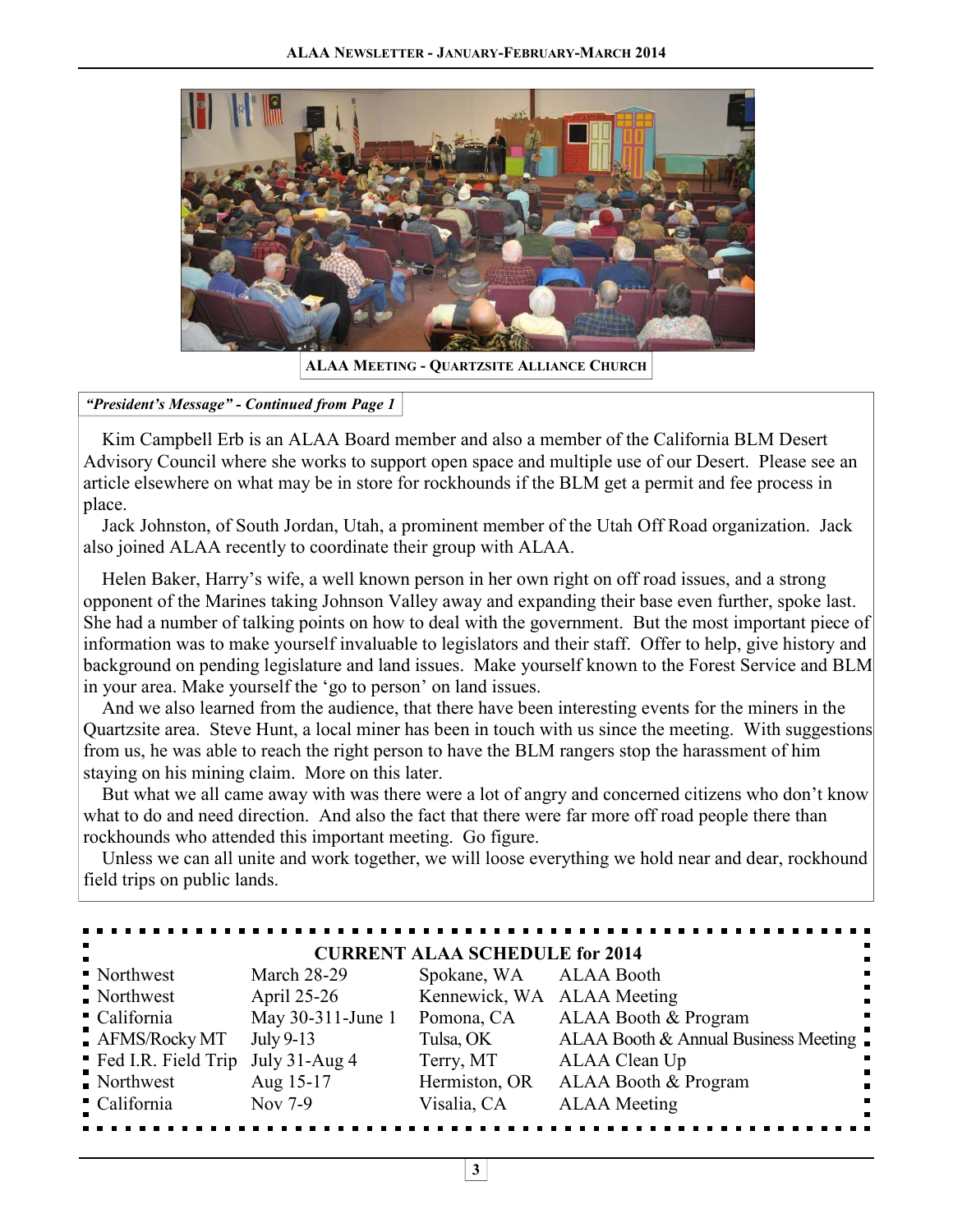# **List of Commonly Used Acronyms**

|                                      | ACEC ············ Area of Critical Environmental Concern<br>APD ··············· Application for Permit to Drill<br>BA ······················ Biological Assessment<br>BLM ··············· Bureau of Land Management<br>BMP ················ Best Management Practice<br>CAA ················· Clean Air Act<br>CEQ ················ Council on Environmental Quality<br>CFR ················· Code of Federal Regulations<br>COA ················ Condition of Approval<br>CSU ················ Controlled Surface Use<br>CWA ················ Clean Water Act                                                | **<br>⋇<br>**<br>⋇<br>米米<br>⋇<br>∗ | *******************<br>米<br>**********<br>"This is 'governmentese'!<br>Or, 'government speak'.<br>If you come across anything<br>not on here, please notify us at<br>info@amlands.org<br>Shirley<br>****************** |
|--------------------------------------|---------------------------------------------------------------------------------------------------------------------------------------------------------------------------------------------------------------------------------------------------------------------------------------------------------------------------------------------------------------------------------------------------------------------------------------------------------------------------------------------------------------------------------------------------------------------------------------------------------------|------------------------------------|------------------------------------------------------------------------------------------------------------------------------------------------------------------------------------------------------------------------|
|                                      | DM ··················· Departmental Manual (Department of the Interior)<br>DOI  Department of the Interior<br>EA ··················· Environmental Assessment<br>EIS ·················· Environmental Impact Statement<br>EO ···················· Executive Order<br>EPA ·················· Environmental Protection Agency<br>ESA ·················· Endangered Species Act<br>FEIS ················· Final Environmental Impact Statement<br>FLPMA  Federal Land Policy and Management Act of 1976<br>FO  Field Office (BLM)<br>FWS U.S. ······· Fish and Wildlife Service                                  |                                    |                                                                                                                                                                                                                        |
|                                      | IB ····················· Information Bulletin<br>IM ·················· Instruction Memorandum<br>MOU ··············· Memorandum of Understanding<br>NEPA ·············· National Environmental Policy Act of 1969<br>NHPA ············· National Historic Preservation Act of 1966, as amended<br>NOA  Notice of Availability<br>NOI ················· Notice of Intent<br>NRHP ············ National Register of Historic Places<br>NSO ················ No Surface Occupancy<br>OHV  Off-Highway Vehicle (has also been referred to as ORV, Off Road Vehicles)<br>PA ······················· Plan Amendment |                                    |                                                                                                                                                                                                                        |
| SO ···················· State Office | RFDS  Reasonably Foreseeable Development Scenario<br>RMP ················ Resource Management Plan<br>ROD ················· Record of Decision<br>ROW ················ Right-of-Way<br>SHPO ·············· State Historic Preservation Officer<br>T&E  Threatened and Endangered<br>USC ·················· United States Code<br>USGS U.S. ····· Geological Survey<br>VRM ·············· Visual Resource Management<br>WA ················· Wilderness Area<br>WSA ··············· Wilderness Study Area<br>WSR ··············· Wild and Scenic River (s)                                                     |                                    |                                                                                                                                                                                                                        |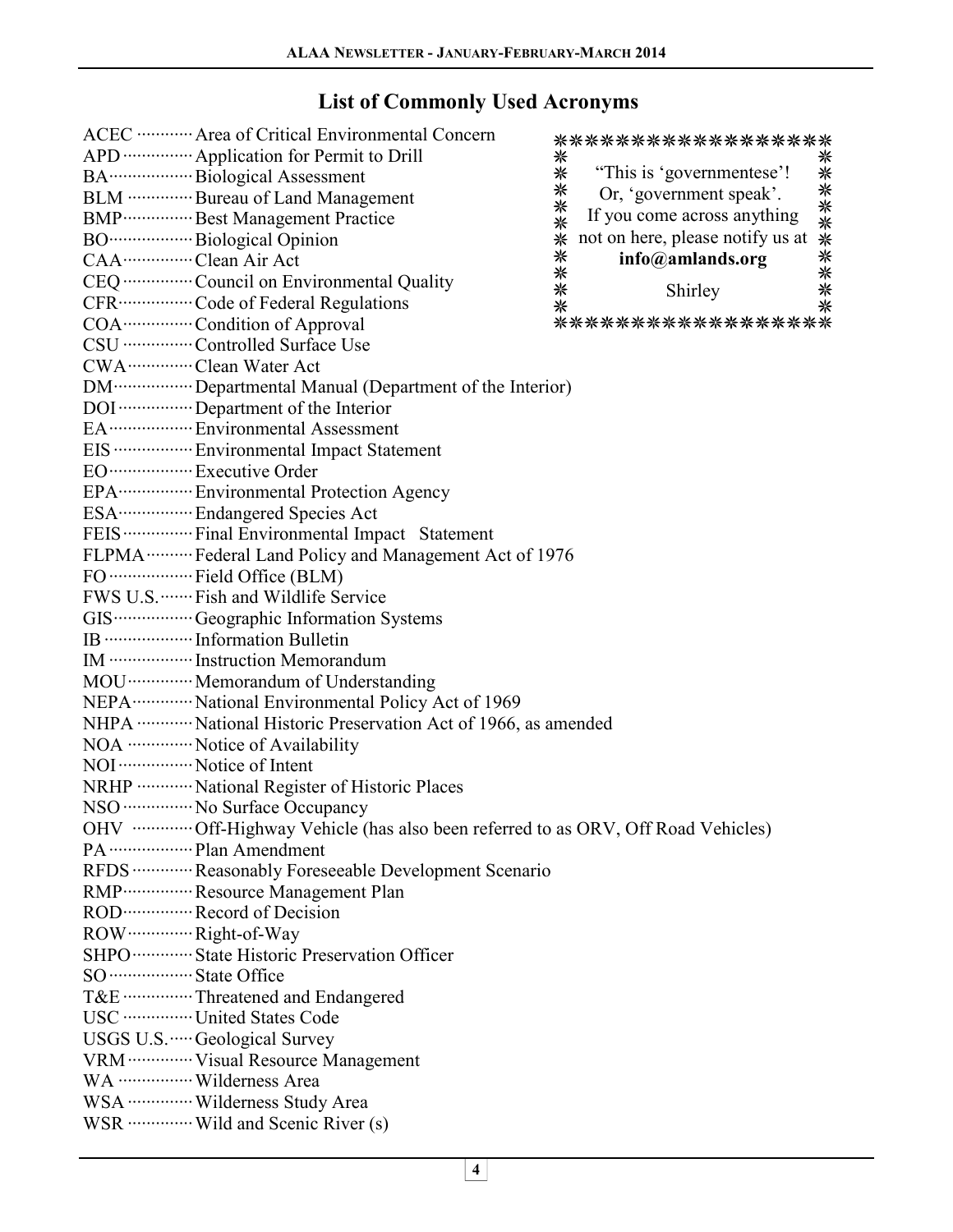![](_page_4_Picture_1.jpeg)

**QUARTZSITE CLEAN-UP SUNDAY, JANUARY 26, 2014 SHIRLEY LEESON**

![](_page_4_Picture_3.jpeg)

 A picture is worth a thousand words. So it seems. Our second annual, BLM hosted, Clean Up at Gold Nugget Road off ramp, east of Quartzsite, was a resounding success. Our trip leader, BLM Ranger Bill Alexander, estimated we cleaned up 2 ton of garbage/waste at this site. Not as much as last year and he says, 'that's a good thing'.

 Next year we will again help the BLM clean up but Bill will select a different location, word will be out ahead of time so you can plan ahead.

 We've been asked why the last Sunday of the QIA Event? Why not earlier? It's a case of logistics. Many of us are only there a few days and not a month or more.

Thanks to the following rockhounds who came from far and near to help:

## **ALAA ATTENDEES at QUARTZSITE CLEAN UP - "THE ALAA TRASH BRIGADE"**

BLM Park Ranger, Bill Alexander and personnel Î

| <b>Shirley Leeson</b> | San Diego Mineral & Gem    | California - Coordinator |
|-----------------------|----------------------------|--------------------------|
| Dee Holland           | Bitterroot Gem & Mineral   | Montana                  |
| <b>Bob Boisjolie</b>  | Spokane, Rock Rollers      | Washington               |
| Carol Boisjolie       | Spokane, Rock Rollers      | Washington               |
| <b>Marion Roberts</b> | Calaveras Gem & Mineral    | California               |
| Vivian Roberts        | Calaveras Gem & Mineral    | California               |
| Elvin C. Holmes       | Miner                      | Washington/Arizona       |
| Don George            | Palmdale Gem & Mineral     | California               |
| Penny Luther          | Bitterroot Gem & Mineral   | Montana                  |
| Ralph Luther          | Bitterroot Gem & Mineral   | Montana                  |
| Tom Burchard          | Golden Spike Gem & Mineral | Utah                     |
| Brenda Burchard       | Golden Spike Gem & Mineral | Utah                     |
| Hidemi Kira           | Clackamette Mineral & Gem  | Oregon                   |
| Tomoko Kira           | Clackamette Mineral & Gem  | Oregon                   |
| Martin Dougherty      | Prescott Gem & Mineral     | Arizona                  |
| Linda Dougherty       | Prescott Gem & Mineral     | Arizona                  |
| Mary Cornelison       | Palmdale Gem & Mineral     | California               |
| <b>Bill Hopkins</b>   |                            | California               |
| Paula Magee           |                            |                          |
| Ted Magee             |                            |                          |
| John Martin           | Palmdale Gem & Mineral     | California               |
| <b>Susy Martin</b>    | Palmdale Gem & Mineral     | California               |
| Anna Christiansen     | Calaveras Gem & Mineral    | California               |
| John Christiansen     | Calaveras Gem & Mineral    | California               |
| Lauren Williams       | Idaho Falls Gem & Mineral  | Idaho                    |
| Shirlene Williams     | Idaho Falls Gem & Mineral  | Idaho                    |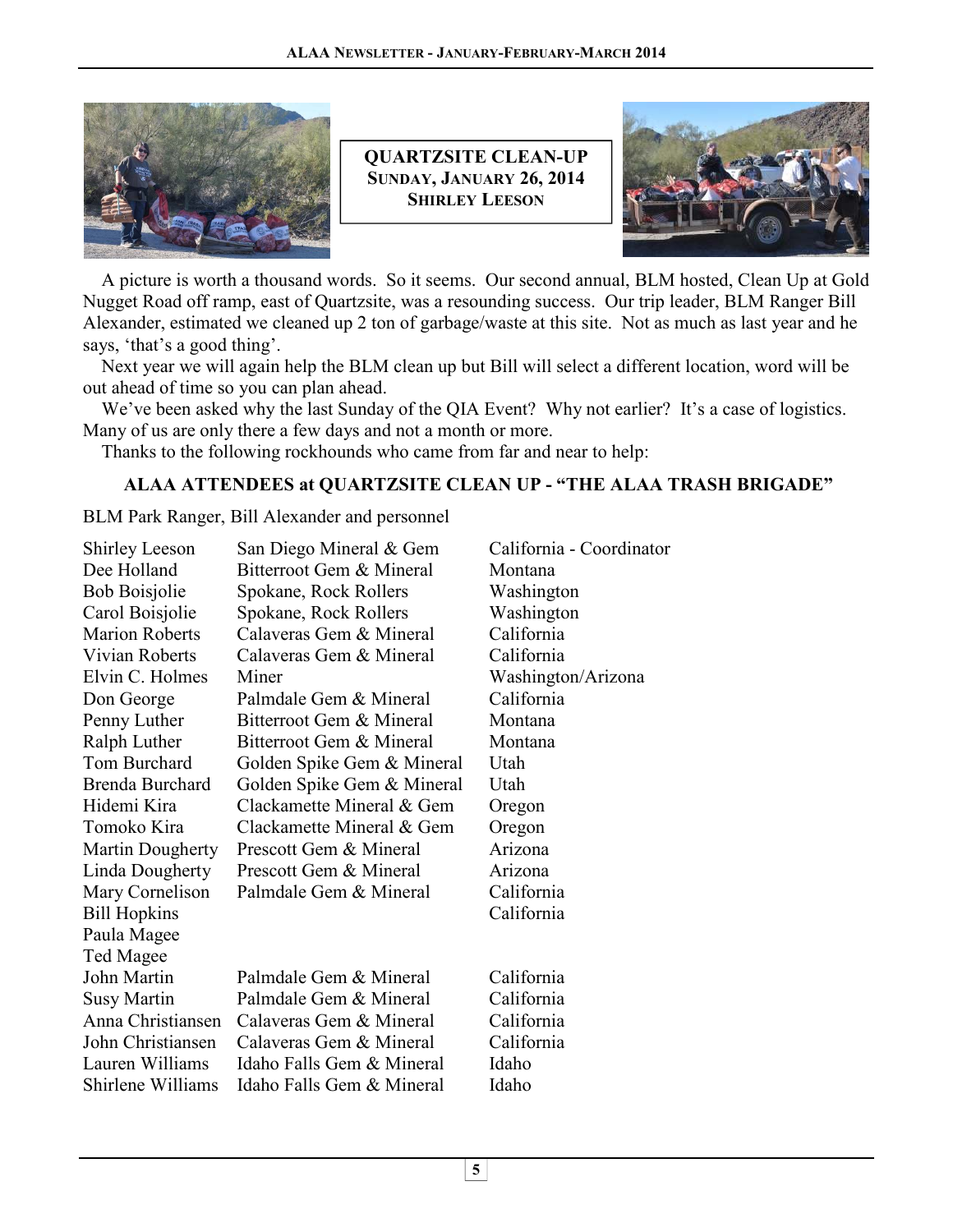# **QUARTZSITE CLEAN-UP SUNDAY, JANUARY 26, 2014**

![](_page_5_Picture_2.jpeg)

![](_page_5_Picture_3.jpeg)

![](_page_5_Picture_4.jpeg)

![](_page_5_Picture_5.jpeg)

![](_page_5_Picture_6.jpeg)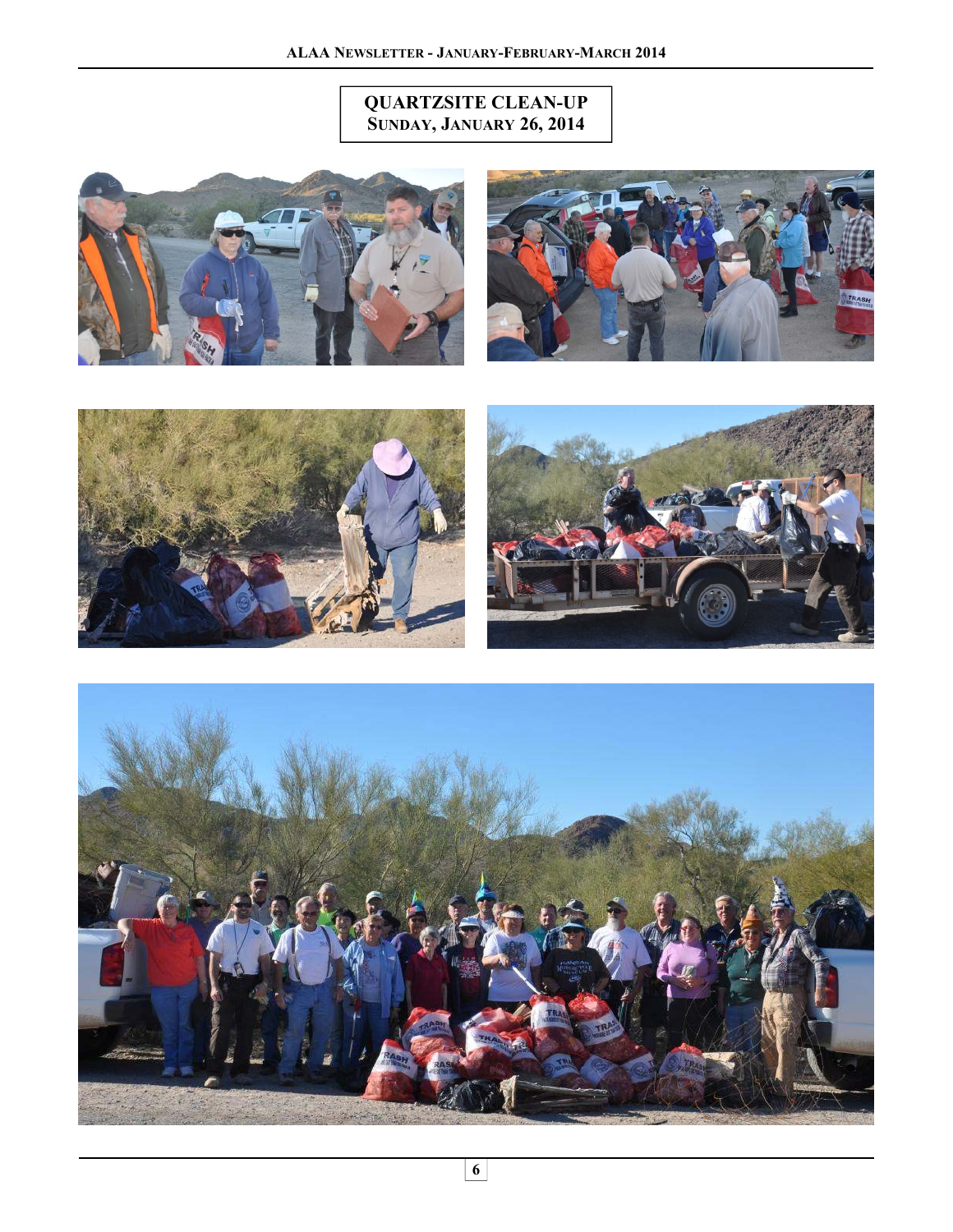#### **CONCERNS FOR SOUTH DAKOTA NATIONAL GRASSLANDS - AGAIN! BY JAN BAUMEISTER, SOUTH DAKOTA REPRESENTATIVE FOR RMFMS AND ALAA**

 Since 1980, we rock club members, later joined by cattlemen and other organizations of people who use our Federal land, started fighting to keep total wilderness designation out of the most scenic areas of the Buffalo Gap Grasslands areas namely Indian Creek, Red Shirt, and original Fairburn beds east of Hermosa. *These areas and are highly desired areas for hunting our State Agate, the Fairburn.* The original Fairburn Agate allotment east of Hermosa became instant wilderness when the Forest Service closed all trails except one mile with a turn-around trail north of the picnic site 15 miles east of Fairburn!

 The beautiful scenic area of Indian Creek is viewed with just one stop on the mesa overlooking this huge valley, you see hundreds of buttes, formed with grey Pierre Shale at the bottom, different layers of soil a deep gold or a shade of dark pink, topped with white clay with cedar trees. You can look across the miles while viewing the dry creek bed coming out of the badlands draining to the Cheyenne River. The Forest Service put in a nice rock trail down this steep 'Cardiac Hill', bulldozed a new trail with sloped creek crossings southward for 8 miles, and have been doing a great job of keeping the trail maintained after floods. This is what wilderness groups have been trying to turn into a land prison to keep out only those who can not hike for miles or can afford the luxury of owning or renting horses to enjoy agate hunting, photography and activities enjoyed by families. Red Shirt area has beautiful Fairburn Agates of a rare color combination and well known variety of highly agatized wood in the badland buttes and drainage creeks. This winter the public has an opportunity to ask for re-opening of certain trails presently closed this winter for new Forest Service trail evaluations!

 Attending a recent public meeting of one of the fifty wilderness organizations, I learned that there is **a proposed draft is being drawn up for a Conservation Management Area Designation bill to be presented to SD Senator Tim Johnson**. He tried in 2010 with the backing of over 50+ of these wilderness organizations, but the bill never came to vote, thanks to our military that use these areas for military training, especially for the helicopters.

 This organization voiced stating since this is Senator Johnson's last year in office, the wilderness groups are trying one more attempt to close this land! It takes a full SD State delegation to pass such a bill. The only difference in a **Wilderness bill** and their future **proposed Conservation Management Plan** is their idea of healthy conservation emphasis to meet the land's dominant uses, *just livestock grazing and primitive recreation allowed and-no motorized vehicle use, which includes atv's the ranchers use!* The lady spokesperson said there are a dozen ranchers they are trying to change their opinions against the present regulations set by the Forest Service!

 Worried about various public influences, they are trying to halt the various usages of our government land! They state that Forest Service receives "on-going requests for special uses, increased use of ORV's, filming crews", etc and "*military training exercises could resume"*. National Guard training still may presently be halted by a law suit from one of these wilderness organizations the past year stating "their concern about uranium in this soil". Yet they are not concerned about letting Canada mining corporation's workers and the use of a deep aquifer to wash out uranium pollution near Edgement in southwestern Black Hills.

 **Our National Grasslands belong to every citizen in the United States.** No matter what state you live in, you can stop any future legislation *ahead of time and the future of our major Fairburn Agate Beds!* Outdoor organizations and rock clubs can provide information to their members, pass the word to the outdoor groups, their headquarter federations via their newsletter or in local newspapers. **Urge them to write/call/e-mail our SD Congressmen asking them NOT to allow proposed Wilderness bills to get registered and pass in the Senate for Indian Creek and Red Shirt areas of Buffalo Gap Grasslands, South Dakota**. The more e-mails and phone calls are in there ahead of a future proposed

bill will greatly help!

| <b>SD Senator Tim Johnson</b>                | http://johnson.senate.gov | $(292)$ 222-5842 or $(800)$ 537-0025      |  |
|----------------------------------------------|---------------------------|-------------------------------------------|--|
| *SD Senator Tom Thune                        | http:thune.senate.gov     | $(202-224-2321 \text{ or } (800)850-3855$ |  |
| *SD State Representative http:noem.house.gov |                           | $(202)$ -235-2801 or $(855)$ -225-2801    |  |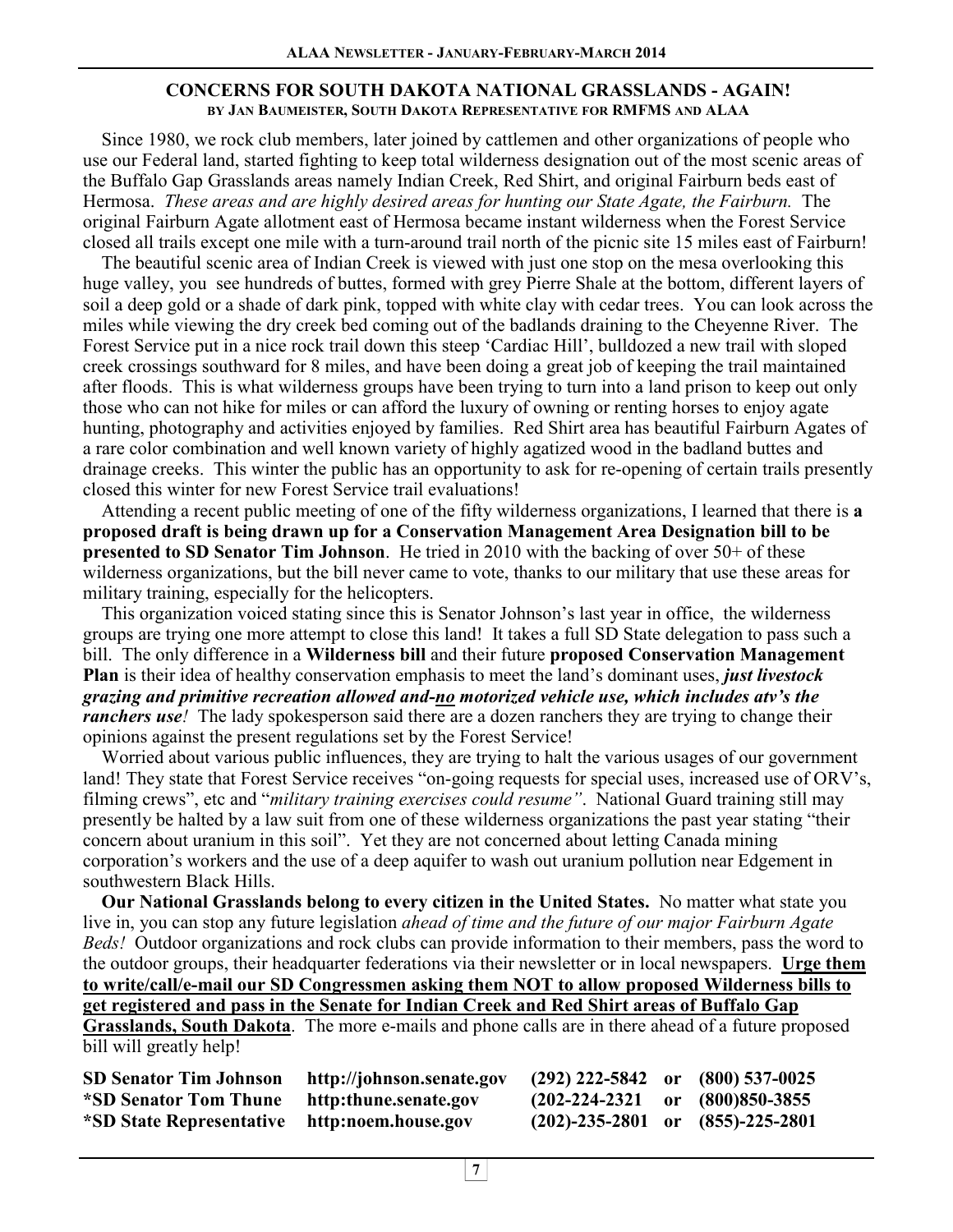### **ALAA PRESENCE AT A CLUB SHOW?**

**HELLS CANYON GEM CLUB - ANNUAL SHOW OCTOBER 19 & 20, 2013 - LEWISTON, IDAHO LAUREN WILLIAMS - ALAA VICE-PRESIDENT**

 So what is a gem club show report doing in the ALAA newsletter? The Hells Canyon Gem Club president sent ALAA a letter asking for ALAA to come to their show so that their club members would have a better idea of who ALAA is and what ALAA does. I have always wanted to go see what the rock club show was like in Lewiston so I borrowed the tub of ALAA's stuff from Shirley and then I had the excuse I needed to go to Lewiston.

 Saturday morning we, Shirlene and I, had the ALAA table set up and ready to go by quarter to ten. From ten o'clock Saturday until closing at five a clock on Sunday we had some very interesting conversations. Our pitch was, your club belongs to ALAA now what we need is for you as an individual to join ALAA. As one nine year old said, as we were talking to her mother, "you want a gazillion members" and I responded that that would be a nice round number. At the other extreme someone said, and I am paraphrasing, "take out your gun and kill the sob's". There are some really angry people out there. I'm sure that most of you have heard the story about an off-road organization that did a clean-up for a BLM or Forest Service and after the clean-up was over with they were told that they could not ride on or use the area that they had just cleaned up, one of those guys came by the table. One person told us how he couldn't even get to his private property, yes they will continues charge him property taxes.

Did we do any good by going to Lewiston? Will ALAA get new members? I don't know! If it works we can make more tubs of ALAA's stuff and some of you can visit shows of any kind you want, this includes fairs, in your area and your travels. ALAA will be at the NFMS mid-year meeting, which is also the Lakeside Gem and Mineral Club show in Kennewick, Washington April 26 & 27, 2014. So stop by and see us and tell us your story.

 Oh! The other thing I learned is, DO NOT take a 5th wheeler or anything larger than a one ton pickup down the highway from Enterprise, Oregon to Clarkston, Washington. Too many switch backs and too narrow of road, and no place to turn around. Clarkston is the sister city to Lewiston separated only by the Snake River.

## **PREAMBLE TO: REASONS WHY YOU SHOULD GET INVOLVED IN THE BLM'S SPECIAL RECREATION PERMIT SUBGOUP**

 Dee Holland and I attended the Desert Advisory Council sub committee meeting Kim Campbell Erb was chairing. We experienced several things when we attended that meeting back in December 2013. First, the meeting was to **start on the permits for others using the California Desert**. The commercial permits have been finalized and now 'they' are searching for others to control and contain. The pages of the Recreation permit proposal is from Moab, Utah (they didn't even write their own) but as you can see, it can easily be adopted to cover the California Desert. While rockhounds in the past have been lumped under "recreation, casual use, and casual rock collecting" it is suggested we now come under 'special permits'. Instead of going to the desert when we want, we'd have to apply 60 - 90 days ahead of time and after jumping through all the hoops listed, we could be turned down by the BLM for any number of reasons. Something else, we were told on a number of occasions during that meeting, by the BLM District Manager, that 'using the desert is a **privilege,** not a right, and a group has been defined as 'one or more'.

 If this is to pass, the days of field trips to the Southern California Desert by clubs from anywhere would seriously be jeopardized. Shirley Leeson.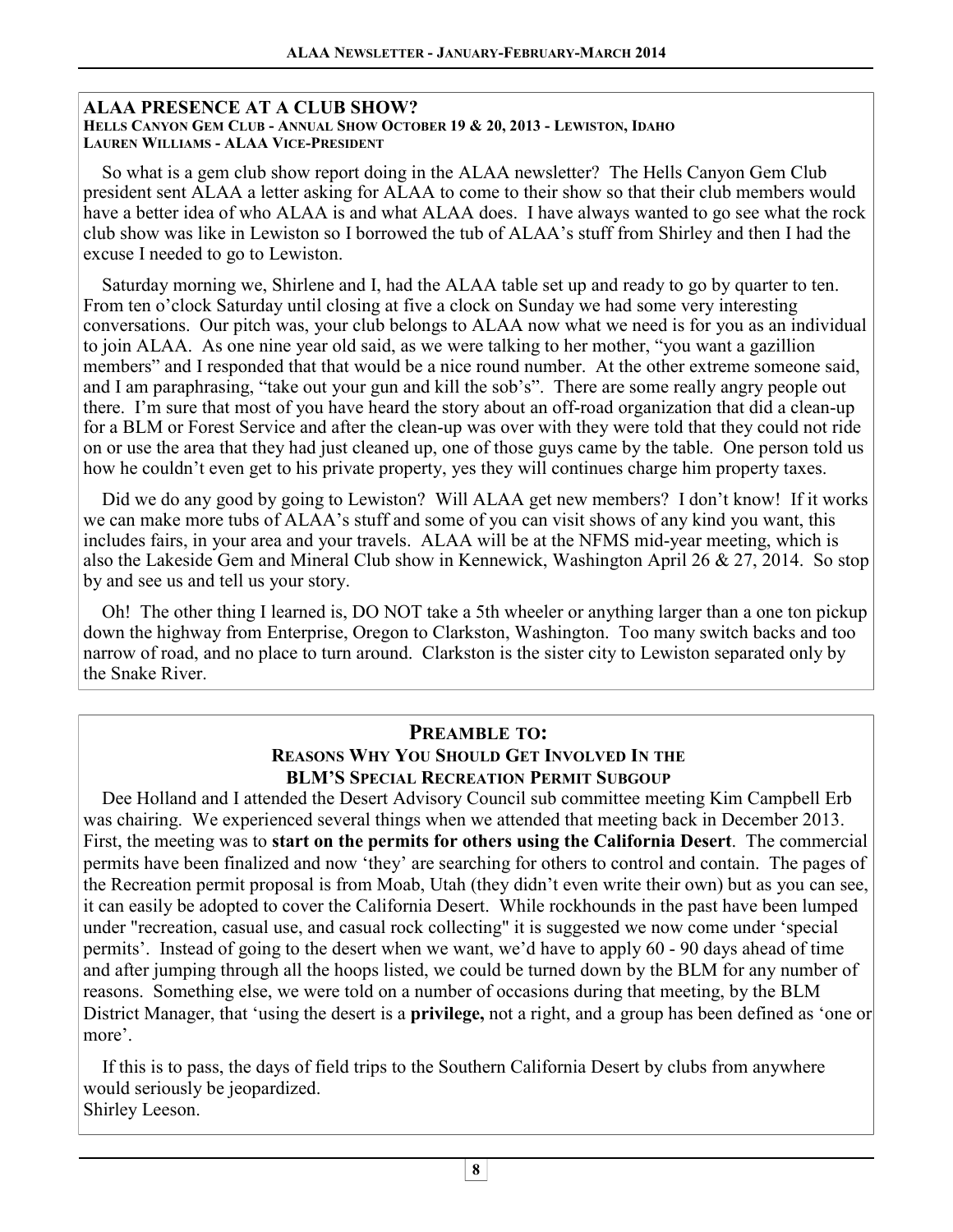### **REASONS WHY YOU SHOULD GET INVOLVED IN THE BLM'S SPECIAL RECREATION PERMIT SUBGROUP BY KIM CAMPBELL ERB**

 Following a fatal accident during commercial racing competition in Johnson Valley a few years ago, the Bureau of Land Management (BLM) established a Special Recreation Permit Subgroup to review the Special Recreation Permit (SRP) documents process and to create a new booklet for use with respect to competitive events. That process is now complete, and the focus is now on Special Recreation Permits for **non-competitive** events. Because this would encompass rock/gem/mineral field trips, I have been very concerned and expressed my interest in being involved, and offered to chair the Subgroup when the previous Chair stepped down.

 Thus far, the Subgroup has mainly been getting a feel for the different types of non-competitive Special Recreation Permits, which are for use of special areas, for commercial use or for organized group activities or events (see Title 43 Code of Federal Regulations § 2931.2). Generally, if you charge a fee for participation in an event, you are required to obtain a Special Recreation Permit. The regulations are reasonably clear for that requirement. However, what is less clear is **when** an organized group activity **requires** a SRP. Pursuant to § 2932.5, an "*organized group activity* means a structured, ordered, consolidated, or scheduled event on, or occupation of, public lands for the purpose of recreational use that is not commercial or competitive". BLM Manual H-2930-1 Recreation Permit Administration states that "A group is loosely defined as more than one person participating in a recreation activity or event". That manual expressly states that "the threshold size of a group requiring a permit would be impossible to establish on a national basis, so it must be determined for each area", but to my knowledge there is no field office that discloses to the public what the threshold size is for any area.

 Because our clubs are non-profit corporations, each club's field trips are considered organized group activities. Whether a given field trip is deemed to require a permit or not is determined by the "authorized officer". BLM officials have indicated that the manager for each field officer is the "authorized officer" for the BLM lands under that particular field office's jurisdiction. So, for example, the "authorized officer" for the BLM land under the jurisdiction of the Ridgecrest field office at the time of this writing would be Carl B. Symons. Each field manager has considerable discretion in determining what amount of risk will be tolerated with and without an SRP permit.

 The BLM requires that SRP permit applications be submitted at least six (6) month's in advance of the activity. If they determine that a permit is required for the event, a list of conditions will be imposed which will likely include insurance, monitoring, a waste management plan, etc. The conditions imposed could be very costly and difficult to comply with. And, if the BLM determines that a field trip required a permit but no such permit was obtained, each participant could be cited and fined.

 In the past, there has been a pretty "lax" attitude within the BLM that rockhound field trips fall under a "casual use" exception, but many of us fear that the very fact that the BLM is now focusing on this topic could mean that their attitude is changing, perhaps due to the need for additional funding to run their agency through permit fees.

 At public meetings, BLM staff and management have repeatedly told the participants that having access to public lands "is a privilege, not a right". This is *OUR* land; the BLM are merely stewards of it. But we, as citizens, must exercise our rights or we will lose them.

 Attending and participating in these subgroup meetings is your opportunity to learn more and to influence the rules and administration of Special Recreation Permits. If you want to continue to have rock hound field trips without overly burdensome rules and requirements imposed on them, please attend and participate in these meetings.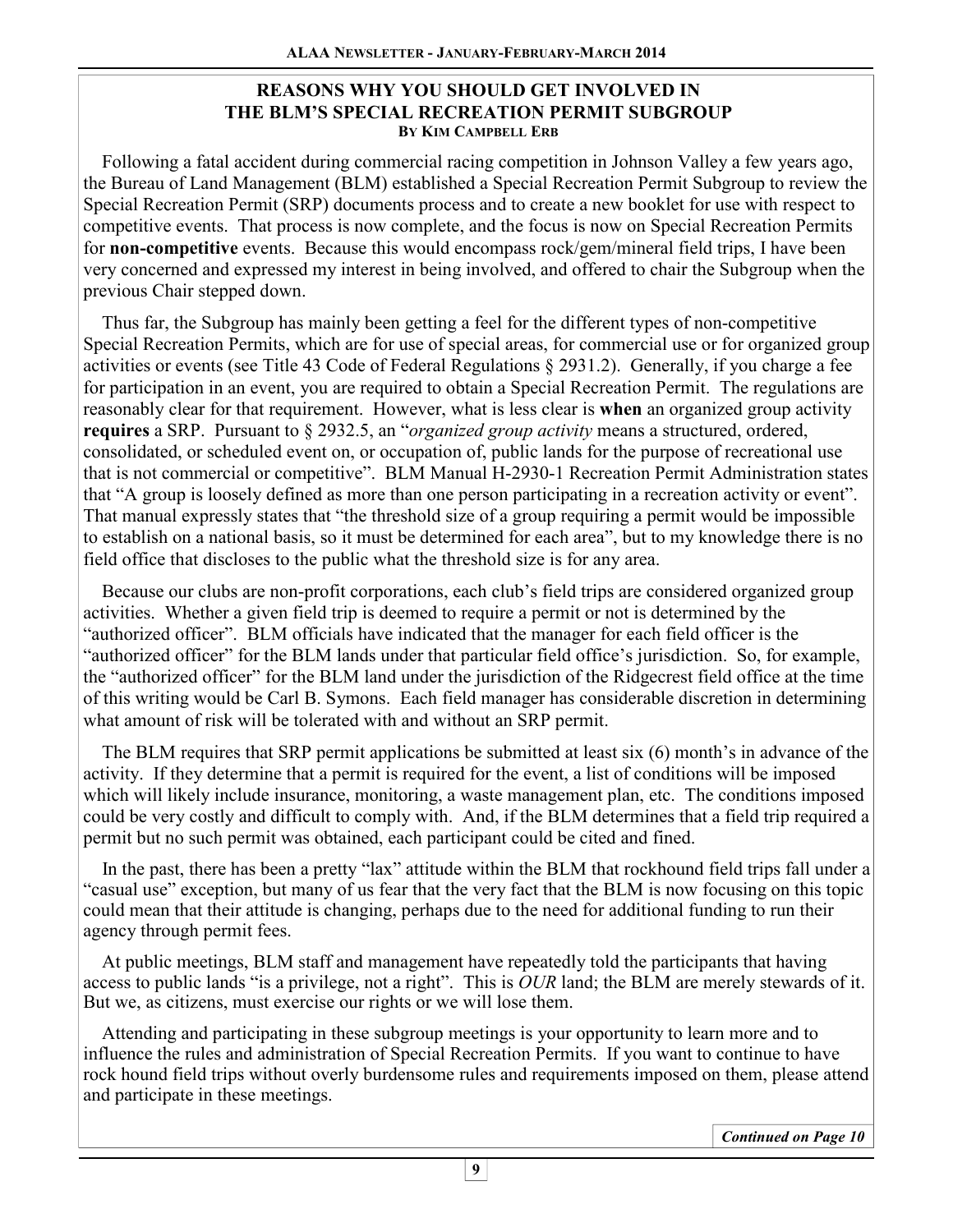$\overline{a}$ *"Reasons Why" - Continued from Page 9* 

 The next SRP Subgroup meeting is scheduled for **6:00 PM, on Tuesday, April 22**, and will be held at the **Bureau of Land Management's District office at 22835 Calle San Juan De Los Lagos, Moreno Valley, CA, 92553**. **SEE YOU THERE!** 

### **SPECIAL RECREATION PERMIT EVENT OPERATING PLAN**

*The Operating Plan must accurately identify the use and activities, the use area, and the dates of use proposed on public land. Make sure the information is complete and that all proposed services, facilities and dates of use are described. Failure to respond to any of the items, or inaccurate disclosures may result in delays in processing, or rejection, of the application. This outline is provided for convenience only, it is not a required form. Other formats are acceptable. Additional pages may be attached as necessary.* 

### **I EVENT ORGANIZER INFORMATION**

A. Organizer Name and Address:

B. Type of Organization:

Family Partnership Corporation Social Club *(Attached copies of Articles of Incorporation, Corporate Certificate from the Utah Secretary of State, and any other business license issued by the State of Utah or its political subdivisions)* 

- C. Date Established:
- D. Name of Primary Contact:

E. Telephone Number: \_\_\_\_\_\_\_\_\_\_\_\_\_\_\_\_\_\_ Emergency Telephone Number:

FAX Number: \_\_\_\_\_\_\_\_\_\_\_\_\_\_\_ E-Mail Address: \_\_\_\_\_\_\_\_\_\_\_\_\_\_\_

Web Site Address:

# **II PURPOSE AND NEED FOR THE PERMIT**

A. Describe the need for the service or activity offered:

- B. Describe how the activity enhances the opportunity for visitors to enjoy public lands and their recreational experience:
- C. Describe how the proposed use area is suitable for and not in excess of the size needed to accomplish the purpose:

### **D. Is your event (check all that apply)**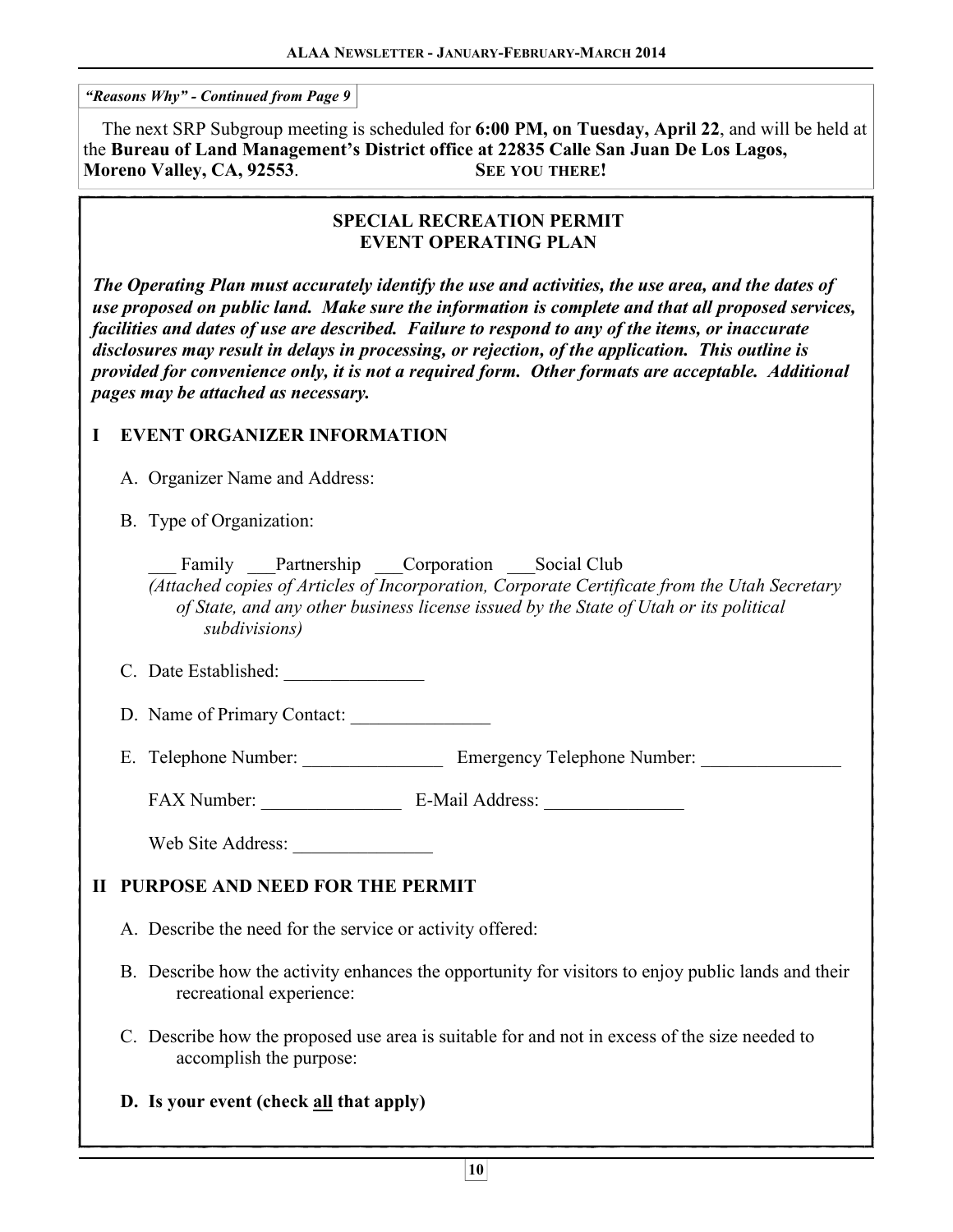**\_\_\_ Competitive**. (Participants compete against each other or against the clock) If competitive, describe any prizes to be awarded. Also describe how the start and finish will be conducted. If entry fees are charged, the event may also be commercial.

**Commercial.** An event is commercial if it raises funds for any purpose, including donation to non-profit or charitable organizations. An event is commercial if fees are charged excess of cost sharing for actual expenses incurred during this event. If any person or organization, makes a profit, makes money, or increases their net worth, the event is commercial. If paid staff are used to conduct the event, the event is commercial.

**Organized Group**. An event that is neither competitive or commercial.

# **III CONDUCT OF EVENT**

## **A. Event Parameters:**

- 1. Maximum and Minimum Group Size. Break down into: competitors or other participants, spectators (including, pit crews, camp followers etc) and event staff (those people with defined roles in operations and conduct of the event).
- 2. Dates of Activity
- 3. Activities to be engaged in, including the equipment, vehicles or livestock to be used and services/activities offered.
- 4. Describe any vending, rentals or sales of consumer products or services: *If none, check here* (  $\qquad$  )
- 5. Will there be any paid entertainment? If so, describe:
- 6. Will people involved in the event camp in the area either before or after the event? If so, describe:
- 7. Is the event sanctioned by another organization? If so, identify the sanctioning body and provide the name, address and phone number of the contact person.

# **B. Operations Area:**

- 1. Provide a map at a scale of 1:24,000 of the public land operations area. Additional, more detailed maps may be required. Place your name and the event name on each map.
- 2. Include on the map, all staging areas, camping locations, attraction sites and routes, and direction of travel.

# **C. Environmental Protection and Conservation of Natural Resources:**

 1. How will your operations comply with the environmental protection stipulations of the permit?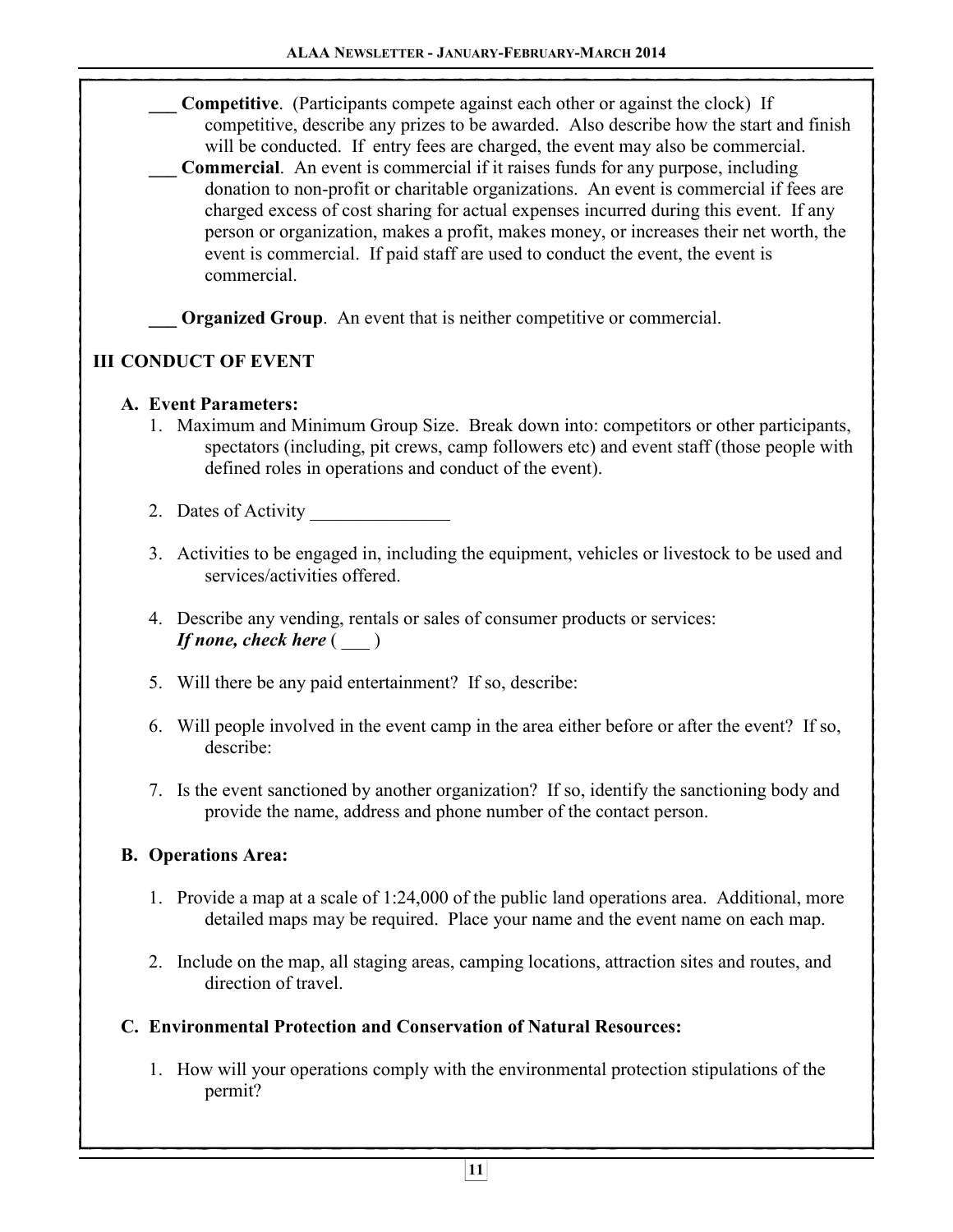2. How will your operations incorporate *Leave No Trace* and *Tread Lightly* principles?

# **D. Health, Safety and Sanitation:**

- 1. Describe the first aid (including universal precautions) and evacuation equipment that will be present during your operations.
- 2. What emergency communications will be available?
- 3. What is you emergency evacuation plan?
- 4. What environmental hazards exist exposure, flash flood, avalanche, weather, fauna, terrain, etc? How do you manage those hazards?
- 5. What hazards are inherent to the activity? How are they managed?
- 6. What safety equipment is used and how is it inspected and maintained?
- 7. What are your provisions for toilet facilities, dealing with human waste and washing? How will you contain and remove trash and garbage?
- 8. Demonstrate how you will comply with other federal, state and local laws pertaining to your activity, including but not limited to:
	- **a.** If you are going to serve any food or beverage to participants, show compliance with Utah State Law regarding food service sanitation.
	- **b.** If the activity will involve more than 500 people at a single activity or event, show how you will comply with Utah State Law regarding mass gatherings.
	- **c.** If your activity involves the use of water craft show how you will comply with Utah State Boating Laws.
	- **d.** If you are commercial, attach a copy of your business license or other permit to conduct business in the jurisdiction.
- 9. If firearms are involved, what are the provisions for safe storage, transportation and use?

# **E. Staff Experience and Training**

- 1. What level of first aid is required?
- 2. What level of training or experience for the specific activity is required?
- 3. What is the level of knowledge of the natural resources and environment of the operations area?
- 4. If your activity involves visitation to cultural sites, prehistoric and/or historic sites, demonstrate a basic knowledge of the laws and regulations dealing with protecting and preservation of antiquities, objects of historical interest and graves. Demonstrate a factual knowledge of the sites to be visited.
- 5. Have any of your company owners or employees ever been denied a permit, had a permit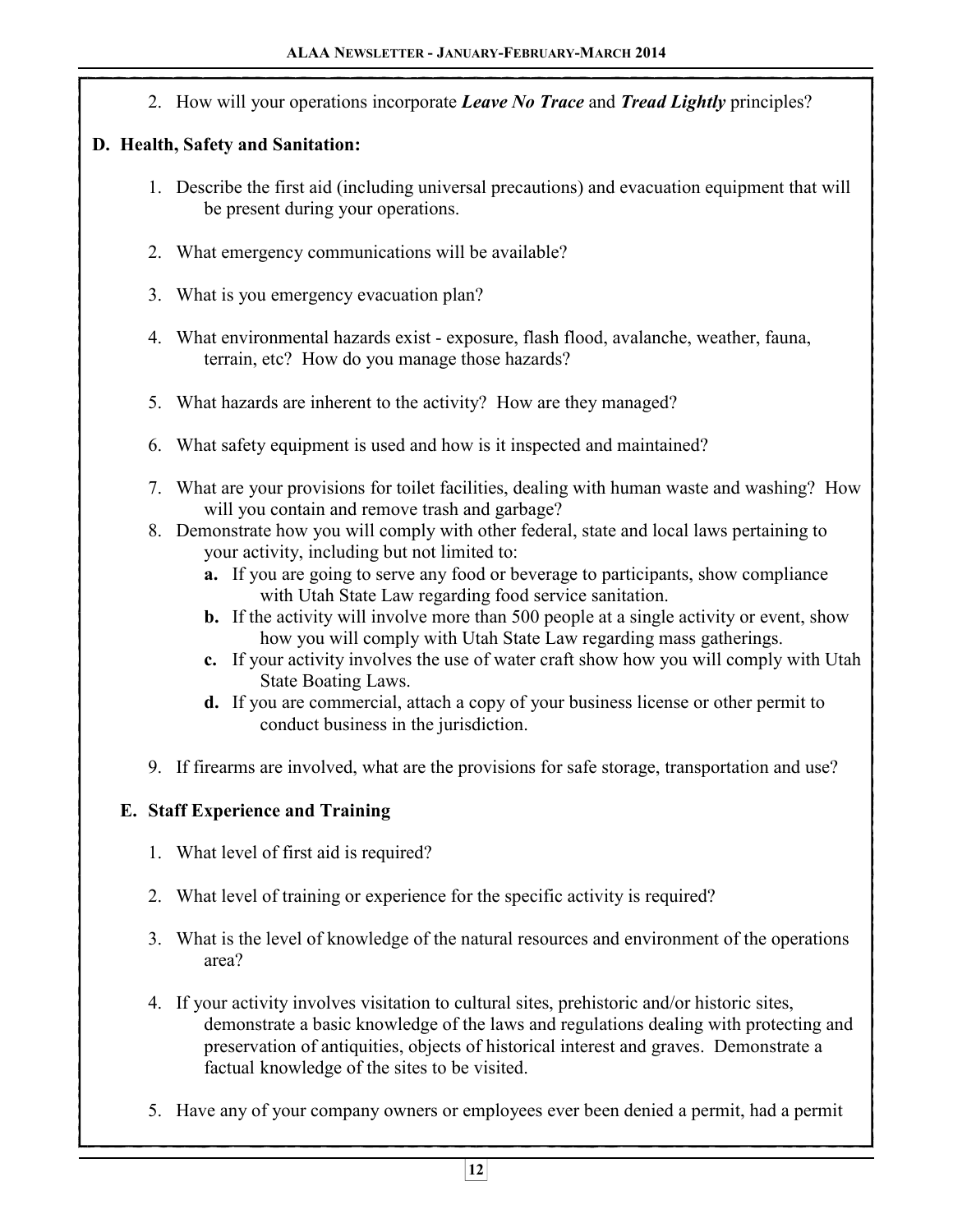revoked, or surrendered a bond related to a permit for operations on BLM or US Forest Service Administered lands? If so, provide details.

 6. Has your organization or its owner/operators ever been denied a permit, had a permit revoked, or surrendered a bond related to a permit for operations on BLM or US Forest Service Administered lands? If so, provide details.

## **F. Customer Information:**

- 1. Attach a copy of the participant contract including any risk acknowledgement and/or waivers.
- 2. Attach a price list.
- 3. Describe any paid advertising that will be used. Attach copies if available.

## **G. Other Required Permits**

- 1. List any permits required by other federal, state or local agencies to conduct your activity.
- 2. Permissions or contracts required to use private lands you do not own or control.
- 3. List any permits, current or expired, you have held to conduct activities on BLM or US Forest Service Administered lands.

### **H. Filming:**

- 1. Will there be video, movie or still photography of the event produced for a commercial purpose? Yes No
- 2. If yes, describe how filming will occur number and types of crew and equipment etc.

# **IV CERTIFICATION**

I certify that the information given by me in this proposed Operating Plan is true, accurate, and complete to the best of my knowledge. I acknowledge that I (we) am (are) required to comply with the requirements and stipulations on **Form 8370-1** and any additional stipulations which the field manager may deem necessary. I further understand that providing false information, or failure to keep this Operating Plan or other permit requirements up to date are grounds for probation, suspension or revocation of the permit.

| Signature | Date |
|-----------|------|
|           |      |
| Name      |      |
|           |      |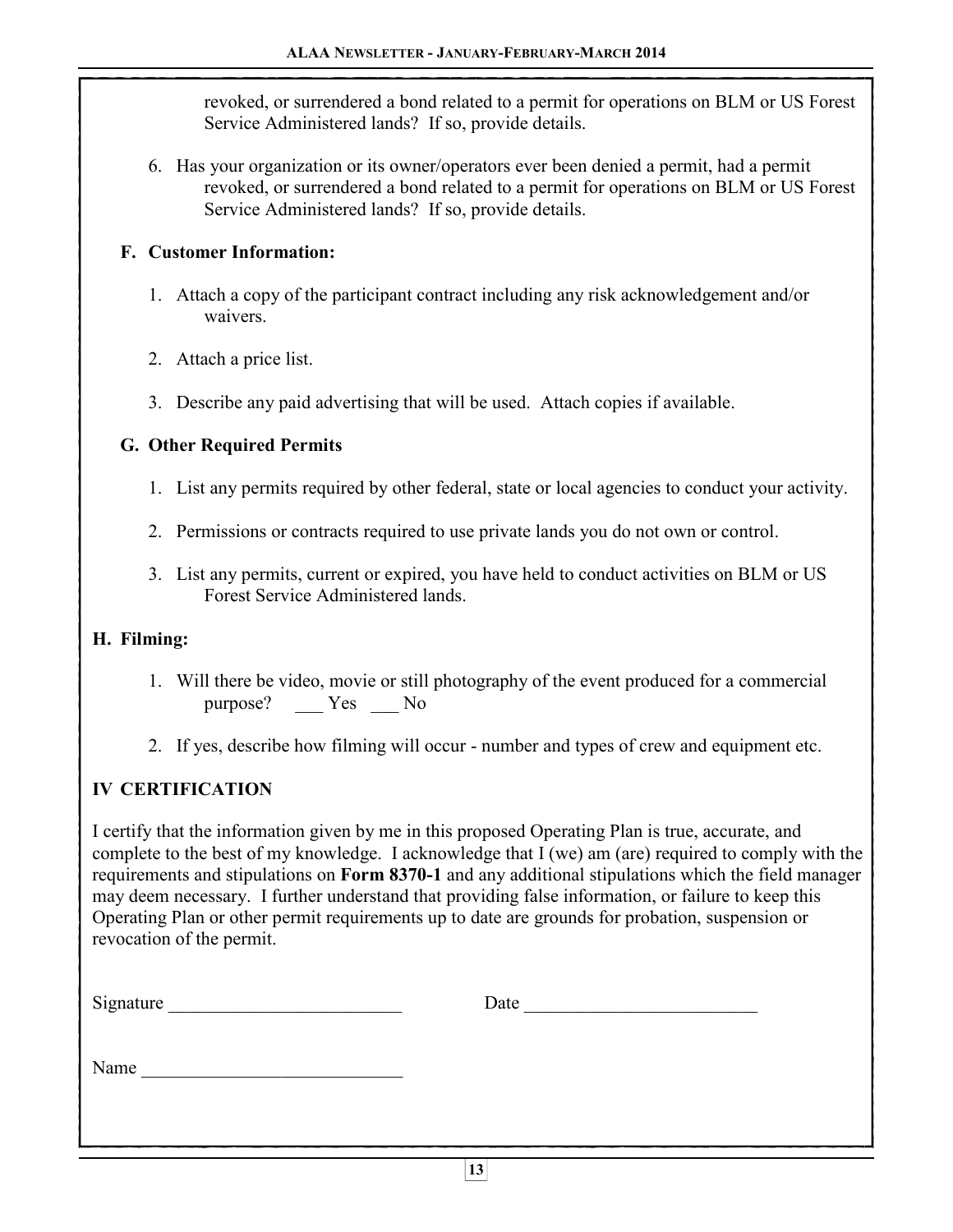### **TOXIC LEGACY JAMES HUTCHINGS - FORESTHILL, CALIFORNIA**

 I got a call from GPAA Chapters in Idaho, wanting to know if it was true. Did I take a stand! Yes I did. I am sure that it is not without a personal price and a loss of business in a small community. Prior to the meeting, I was contacted by a local customer who had attended the meeting to "learn about the toxic effects of mercury" on the fish she catches and eats. She wanted factual information on just what might be the impact of eating the local fish she enjoys.

 She stopped by my house to look at some products a day or two later and the meeting came up in discussion. Her words were, I have known you for years to be a reasonable, rational, intelligent, and well spoken member of the community. I could not believe I was seeing the same person. She, as I am sure others were, was appalled at my behavior and she was not afraid to tell me so.

 I told her thank you. Thank you for allowing me to get your attention! And now, I can give you the full and factual information on this mercury issue. As many of you know this is a complex issue, and the environmental extremist organizations like The Sierra Fund are taking advantage of the short attention span of modern Americans and our representatives in the Legislature.

 I told her this. It is like you just walked into the last five minutes of a great movie. You have found the audience out of their seats in a rage over the evil doer and what he is about to do to the innocent people in the town. Yes, you heard about the movie. You read the reviews. You might have read some commentary on it. You thought you might attend the movie and take it in personally. But you didn't show up for the whole movie. You had more pressing things to do. Then, when you decided to get involved, you got there late. The audience was fully ready for rage, and you had no idea why they would behave that way, because you missed it.

 In this case, this has been a nightmare of a movie in progress for the last four years. And you missed it. While there are, "recreational" weekend warriors that mine gold, and on public lands

without mining claims, there are far more like myself who have invested decades and a small fortune in equipment and time in prospecting, developing, and turning a profit in my mining venture.

 The customer asked, well why did you not just calmly present your questions and let them answer? Because, again, you missed it. This road show has been playing in several cities and when these questions were presented, they were blown off and "let's move on" was the response. Their strategy was changed to only allow written questions and answers. Those who submitted these questions for discussion marked the back of their cards with bold stars so they could see them. Those cards were passed over and put to the back of the deck and ignored. The moderator, Izzy Martin had no use for any question that would put their presentation *at risk* of *actual discussion*.

 The Western Mining Association (WMA) and it's members have put together volumes of actual science rebuking all aspects of the justifications for a dredging moratorium. This material and our comments have been submitted to each and every public hearing, noted, and then shoved to the bottom of the stack and never responded to nor considered in modifications to the moratorium. Having attended many of these government policy public hearings, I have found this. While the law demands public comment periods and hearings, the input and information is completely ignored. No contact is made with those who provided the information or the source specialists to determine if, in fact, there is merit to the information provided. Government public comment periods are now a *check in a box* on a government procedure document, just to make sure they did it. There is no attempt to follow the intent of the legislation.

 The WMA has provided press releases with the best science written in the best manner to refute the statements of the environmentalist movement in the private and government sector. They have submitted them to every news paper and publication of public interest in every market. They have outright refused to print it! Letters to the editor are similarly refused for publication with exception. My own home town papers, the Foresthill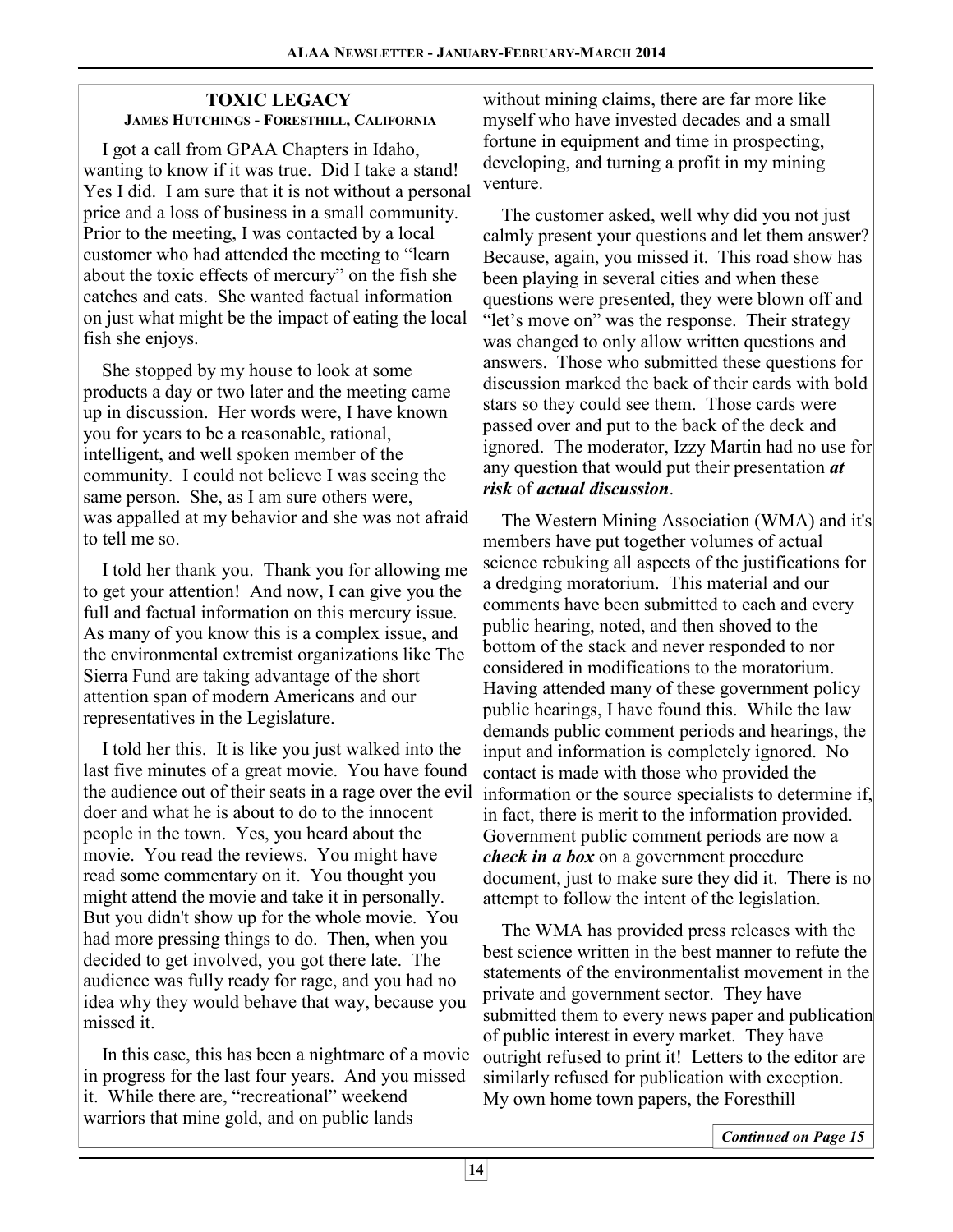### *"Toxic Legacy" - Continued from Page 14*

Messenger and the Auburn Journal were willing to print our positions and we thank them for it.

 So, surveys and poor studies are promoted as science, and real science is ignored. Year after year, we sit and watch the gold rest in our streams, our equipment in mothballs, and our personal property rights denied. So, if the science absolutely refutes the public health aspects and the other presumptions made for ending dredging, then why would fairly smart environmentalists work so hard to end this industry? Well, it's not just this industry, its logging, agriculture, grazing, hunting, rock hounding and fishing in the Sierra Nevada. There is a larger agenda and this movement is part of the framework to establish these human free zones for animal priorities.

 The appalling thing to see at that meeting the other night, was the sport fisherman groups supporting this effort. An unholy alliance! I believe that they really think, that by supporting The Sierra Fund and other such groups, volunteering for stream clean up and such, that these groups will leave them alone. I have it on good authority that they are next. Their boots, cross contaminating streams with bacteria, crushing the food casings and spawning beds along the stream bed, and their insistence on feeding their families toxic mercury laden fish, will be the end of them also. The data through phony surveys are being built to end their hobby. It is only a matter of time and the first fish kill that can loosely be blamed on a fisherman's boot. Besides, fisherman actually kill fish. Lead free ammunition is already on the books in California and will spread across the country. Hunters, your next. The same kind of pseudoscience is and will continue to be used against you.

 May I make one more comment here? We have common sense on our side! The question that I raised was, "Did the Sierra Fund take and examine tissue samples from the survey sample group?" No, they did not. So they tell you that fish have X amount of mercury, people eat X amount of fish. It would seem that a simple mercury tissue test would establish the theory that X amount of fish, consumed by each of the survey group, would clearly establish that those people are harmed.

 They won't do that, as I am sure the results would not be helpful to them. Why would there be no detectable mercury impacts? Because all fish in all bodies of water in the world contain mercury. The "baseline" for each species has been established. With a few exceptions, our fish are just slightly above the "baseline". Well, what does that mean? Our fish are not so much more toxic than any other fish, by species, in the world. The reason the fish do not go "mad hatter" crazy, is that they consume Selenium, another common mineral dissolved in our water from the volcanic rocks all around us. Selenium and mercury bond, to each other, allowing the selenium to isolate the mercury away from doing damage to the fish, and us. The fish, sequester the mercury with selenium, primarily in their skin and liver, and not so much in their flesh. Unless you eat sushi, you probably don't eat a lot of fish liver and skin. So when they tell you a fish has X amount of mercury, they are grinding the whole fish into soup, extracting the mercury, and measuring it. Not hardly a good method for establishing harmful levels of mercury from an actual fish filet.

 For that reason, the California Department of Health Services has no records of mercury toxicity or resulting neurological impacts in any human in California, attributable to eating fish from our water shed.

 If we have been dredging California waters for more than 60 years, and there were over 13,000 dredge permits operating in California during the last gold rush of the 1970's and 1980's, would you not think that there would have been a notable epidemic of fish kills and human mercury contamination? Nope, there was none, not even a noted singular case. So how is this a public health crises with only 3,000 dredge permits operating at the time of the moratorium?

 Then there is this. It is estimated that 2 million pounds of mercury has been removed from California waters by, wait for it, dredgers! Along with that mercury, tons of lead, nails, glass and other human trash is sucked out of the rivers by miners. The Stockton Chapter of GPAA has a monthly contest and tally of materials removed by miners. It is an impressive pile monthly, and I am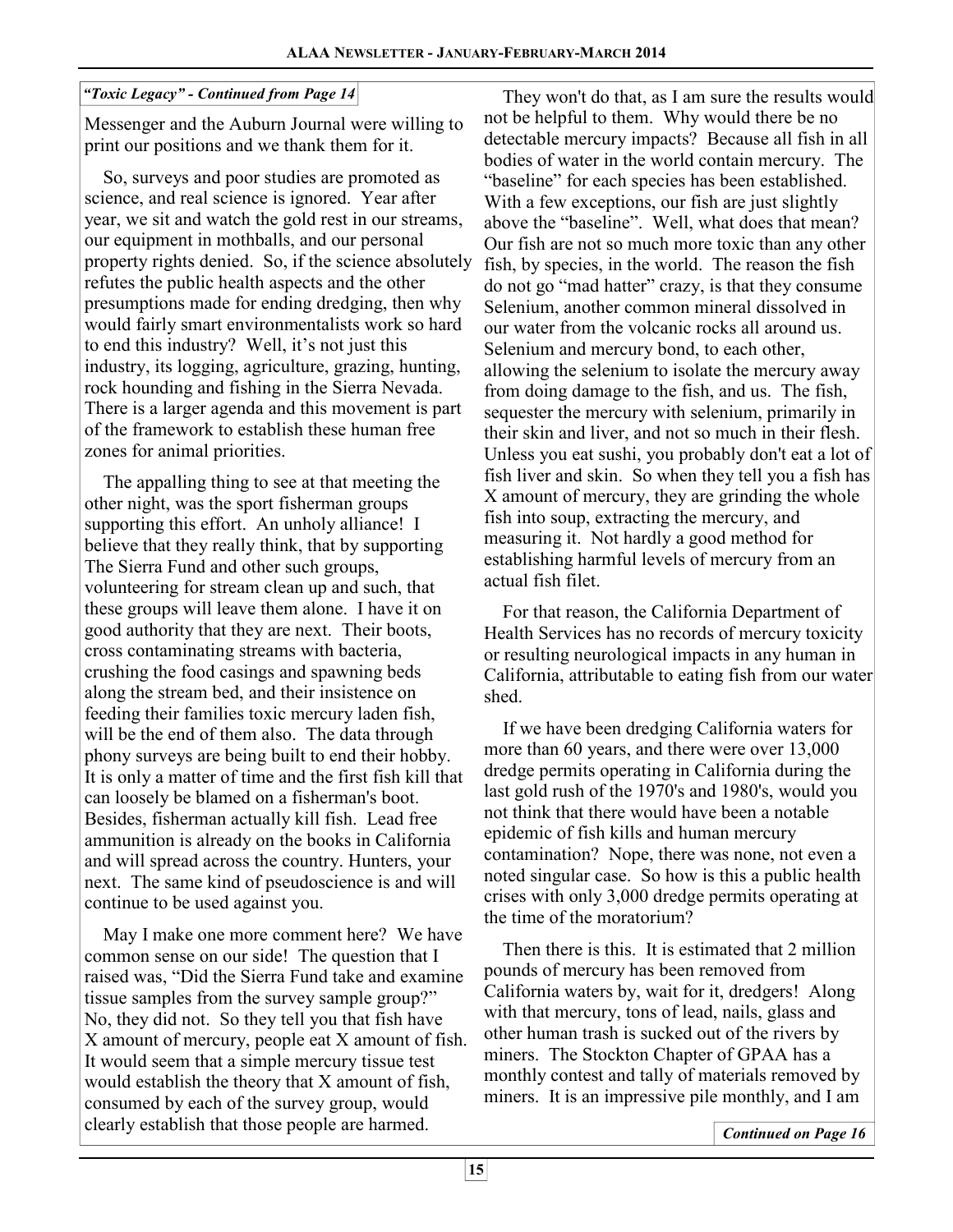### *"Toxic Legacy" - Continued from Page 15*

sure they have a total tally that would knock your socks off.

 So, currently, The Sierra Fund has applied for ungodly amounts of tax payer money to, guess what, dredge mercury out of Lake Crombie. So, their hydrologist, working at her desk for The Sierra Fund writes a slamming damnation of dredging for losing 3% to 5% of the mercury they collect, out the back of their dredge. Then, I am sure she is getting paid handsomely, from her private hydrologist consulting desk on the other side of the building, to write a glowing support for The Sierra Fund project to have the NID dredge mercury out of lake Crombie, where a 5% loss of mercury out of the backside of their dredge, is not such a big deal.

 So, I have to ask, if a dredger sucks 97% of a glob of mercury out of a glory hole in his stream, and he loses 3% back to the stream, and the next year, sucks 97% of the 3%, how long would it be before that section of stream is free of mercury, forever. What really sucks, is that on my mining claim, if mercury was ever used, there is none now. 25 years of mining and I have no occurrence of mercury puddles or gold amalgamation.

 OK, do you get it now? Do you know why I am outraged? If you stayed with me this long, it's because you have a dog in this fight. If you lost interest, it's because you really don't have the time to watch the whole movie.

 The movie is at the end. We have, reasonably, rationally, intelligently, and in a well spoken manner, tried to roll back the plague of regulation and outright dismissal of our mining operations. We are out of our seats and we are in a rage. For those timid souls who don't like conflict, well, you would have not done well when our founding fathers rebelled and revolted against imperial tyranny from their government. This government is not protecting us in fair and level playing field. They are complicit and in bed with the environmentalist extremist movement. We are mad as hell, and not going to take it anymore.

![](_page_15_Picture_7.jpeg)

**SAGE GROUSE ISSUE IN NEVADA NORVIE ENNS, NEVADA ROCK HOUND AND SAGE GROUSE HUNTER FOR 30 YEARS ALAA NEVADA REPRESENTATIVE**

 The proposed legislation by Senator Harry Reid and Senator Dean Heller is good and has merit, but needs to address a few more options.

 Areas that are proposed wilderness areas should not be made wilderness but remain study areas for now (defacto Wilderness).

 Predator control, as well as renewable energy restriction, need to be addressed. The crow and coyote population is growing wherever there are sage grouse.

 Now the Wilderness Guardians are saying that overgrazing is destroying sage grouse habitat. The BLM and Forest Service watch for overgrazing and control the amount of livestock in units where it shows distress.

![](_page_15_Figure_13.jpeg)

# **LET US NOT MAKE THIS OUR SPOTTED OWL!**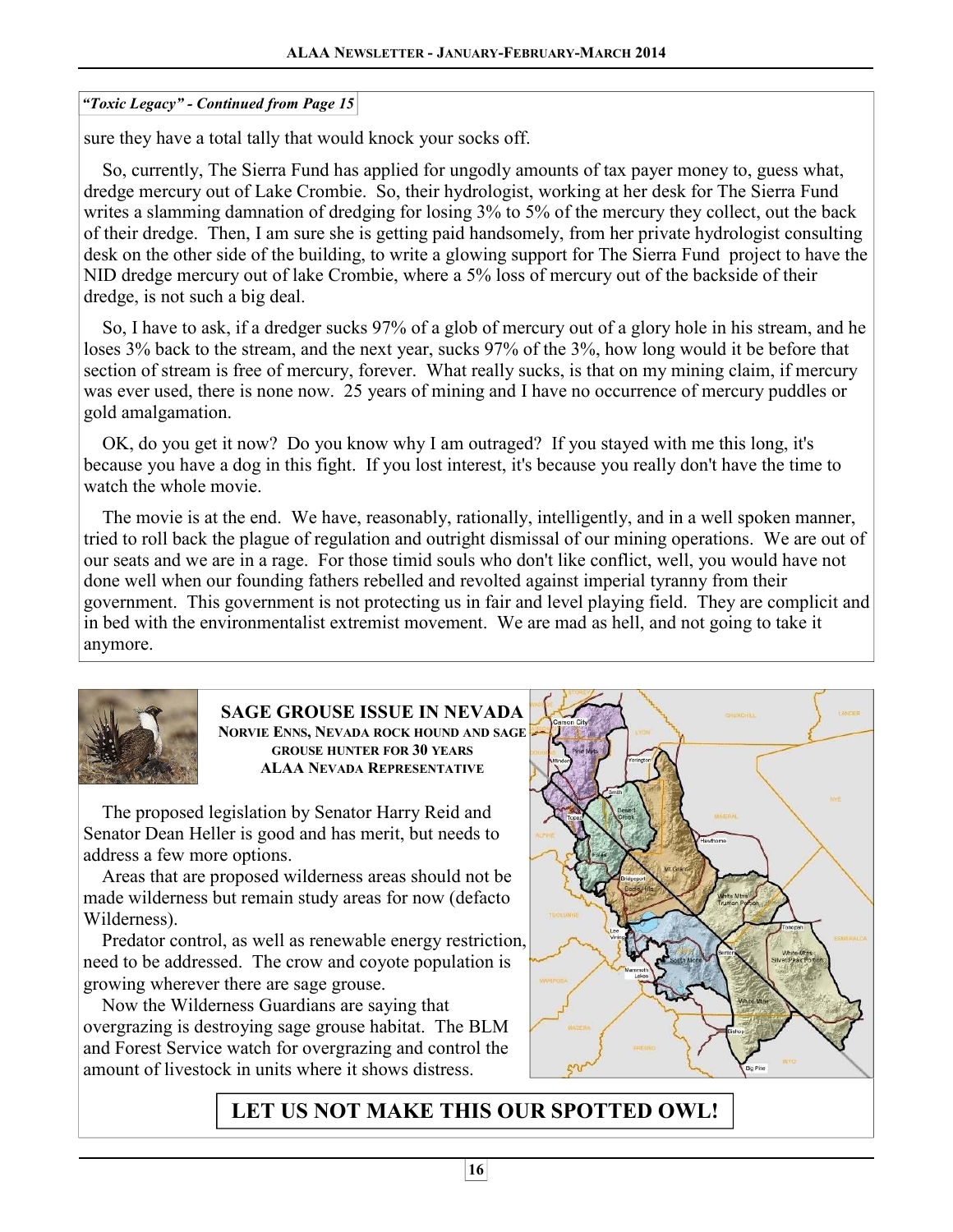#### **RE-OPENING OF CLEAR CREEK MANAGEMENT AREA SAN BENITO COUNTY, CALIFORNIA BILL SPENCE - CENTRAL COAST ALAA REPRESENTATIVE - BAY AREA MINERALOGISTS**

 The Clear Creek Management Area (CCMA) will re-open to the public on March 15, 2014 after a nearly 6 year Resource Management Plan (RMP) process. This article describes the essential features of the approved RMP as they affect rockhounds within the so-called ACEC (Area of Critical Environmental Concern) which is essentially co-extant with the area of serpentine and related rocks which host the majority of collectible minerals in that area. On BLM maps the ACEC will be shown as a solid line encircling the serpentine zone and all of the routes discussed here. The "number of days" limits are derived from the EPA study and are based on the alleged health risks associated with the kinds of recreation we do in CCMA.

Some basic overall points:

- First, off-road motorcycling is prohibited within the ACEC.
- Overnight camping within the ACEC is prohibited unless on private property with the permission of the owner
- Camping is available at 3 campgrounds just outside the ACEC boundary (Live Oak, Jade Mill) and Condon/County Line. Another is north at Laguna Mountain)
- Access into the ACEC by vehicle is limited to 5 days per year and by permit only
- At this time access is via the Clear Creek entrance (West) or New Idria entrance (NE) only. By Fall 2014 BLM intends to open another entrance from the Condon campground.
- Permits are issued to individual people, not vehicles, so everyone in the car needs a permit
- Any permitted vehicle must be highway licensed, and most backcountry roads will require 4WD
- Personal access to the ACEC by foot may be permissible to a maximum 12 days per year if you can hike into and out of the ACEC between dawn and dusk on each day.
- Permitting processes will be cumbersome, so allow adequate lead time for application and mail delivery of permits from the Hollister office, or pick them up in person in Hollister.
- No permit issued by BLM implies BLM's permission to collect on private property or on any land (such as the San Benito Mountain Reserve) designated off-limits.

 BLM visitor maps will designate two types of routes, public routes and so-called "backcountry" routes, and each has its own permitting process.

 **PUBLIC ROUTE PERMITS** All parties entering the ACEC by vehicle must obtain a public route permit. This permit will cost \$5/person and will eventually be obtained via www.rec.gov. As of this date, the rec.gov link has not been set up, so temporarily these permits can be obtained only from the Hollister BLM office by phone or mail. A public permit entitles you to drive the "Scenic Loop" comprised of Clear Creek Road, the Ridge Road from the New Idria gate to the Joaquin Rocks gate and a loop that begins and ends on Ridge Road that most notably goes past the entrance to the benitoite mine. You are entitled to hike and collect on any BLM land that you can access by foot from any point on this Scenic Loop. Most of the collecting localities of interest to lapidaries are closely adjacent to the roads that make up the Scenic Loop, and if that is the case, you may have no need for a backcountry permit.

 **BACKCOUNTRY PERMITS** Officially the backcountry routes are designated by BLM as "Closed/ Admin" routes. Historically most of the mineral collecting localities for garnets, clinochlore, perovskite, chromite, artinite and other mineral specimens have required transit on one or more of these Admin routes to avoid a long and difficult hike. Under its "adaptive management" rules, BLM is making most of these routes available for limited access by rockhounds, hunters, botanists and others by means of a "backcountry permit". Such permits are in addition to the public permit and will always be obtained from the Hollister office, even after public permits become available online. Current plans call for no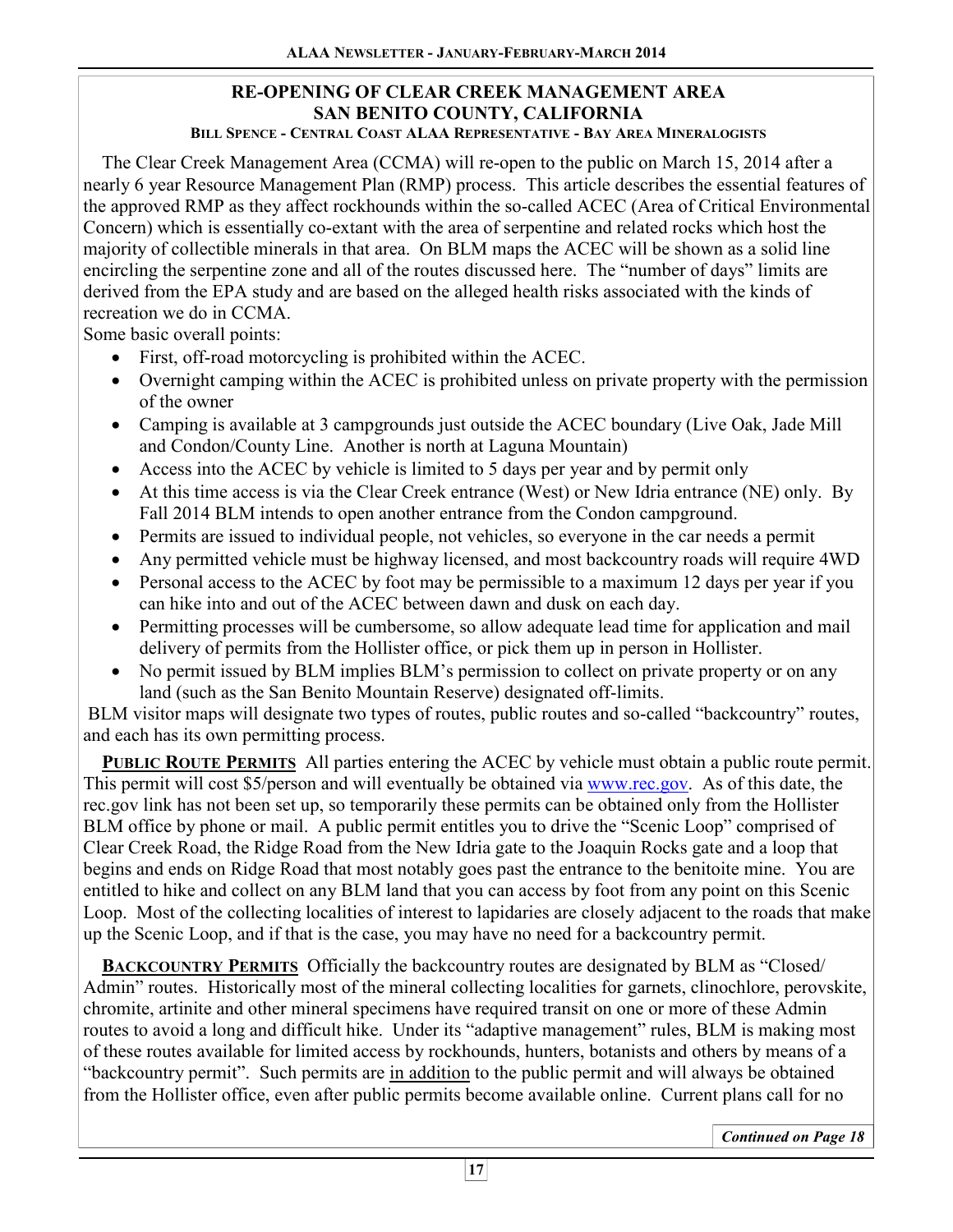### *"Reopening of Clear Creek" - Continued from Page 17*

 $\overline{a}$ additional fee for a backcountry permit, but to obtain one, you must specify your collecting destination to BLM, and BLM will specify the routes you are permitted to drive on to get there. Information assembled from permit applications will provide BLM with guidance relevant to future route adjustments and route maintenance.

 Based on recent discussions with BLM, most of the historically active mineral locations will be accessible; some clarifications are still in progress. Condition of Admin roads will be highly variable from the smooth and wide open R002 to the barely negotiable T169. The northern portion of R008 will probably continue to be off limits for a variety of reasons, as will R019 through the Atlas Superfund site. As a result of the latter, the White Creek area will be accessible only via an old ATV trail from the Ridge Road, making collecting there difficult. While the Clear Creek Mine sits astride the Scenic Loop, and lapidaries' needs may be fulfilled with only a public permit, mineral species collectors who want access to the upper workings should apply for a backcountry permit to drive on R004, R002 and/or R006. As with the public permits, you may collect on any BLM land to which you can hike from your permitted route.

 This is intended as a quick overview of the new system. The official policies are set by BLM, and in the event of any question, check with the BLM website or the Hollister office.

# **REGULATION NATION** - **OUR PUBLIC LANDS**

### **BY ANDY JOHNSON**

 In his book, "Public Lands – Public Debates" (OSU Press/2012), Author Char Miller points to a November 2006 memorandum of understanding that the BLM and the Forest Service signed in partnership with the U.S. Fish & Wildlife Service and the National Parks Service. This pact committed the four agencies "to carry out shared joint management activities to achieve mutually beneficial resource management goals".

 This is now all playing out and unfolding as the Federal land management agencies promote the implementation of their Travel Management Plans (FS), Resource Management Plans (BLM), and the Endangered Species Act (USFWS) throughout the country. These agencies have lost their capacity to listen to the American people and address their varied concerns regarding the nature of public lands management.

 As I have written before, it has become increasingly clear to me that the underlying intent and mission of our federal land management agencies is to restrict and limit the recreating public's ability to use and enjoy the public lands in a multitude of ways. As we begin this new year, let me say again that the future of our Public Lands and the access and use we enjoy on them are more threatened and in danger, than at anytime in the past.

 No relief is in sight from the onslaught of regulations which are being proposed to guide and govern our Public Lands over the next 15-20 years. With a congress that is stagnated and fiscally corrupted one can only hope that common sense, honesty and integrity will some day return to the American scene. However, until that happens, which is unlikely, rock hounds, recreationalalists and the public in general will continue to get the short end of the stick.

 On a more positive note, the Bureau of Land Management, in conjunction with other agencies within the Department of the Interior, will waive recreationalist related fees for visitors to the National System of Public Lands for Martin Luther King, Jr. Day (Jan 20), Presidents Day weekend (Feb 15-17), National Public Lands Day (Set 27), and Veterans Day (Nov 11) in 2014.

 BLM Deputy Director Linda Lance said, "I'm pleased to announce the fee-free days for 2014 and I invite people to take full advantage of these opportunities to explore and enjoy their public lands. BLM managed lands offer more diverse recreational opportunities than any other federal agency."

 More details about fee-free days and activities on BLM-managed public lands are available at **http:// www.blm.gov/wo/st/en/prog/Recreation/BLM\_Fee\_Free\_Days.html**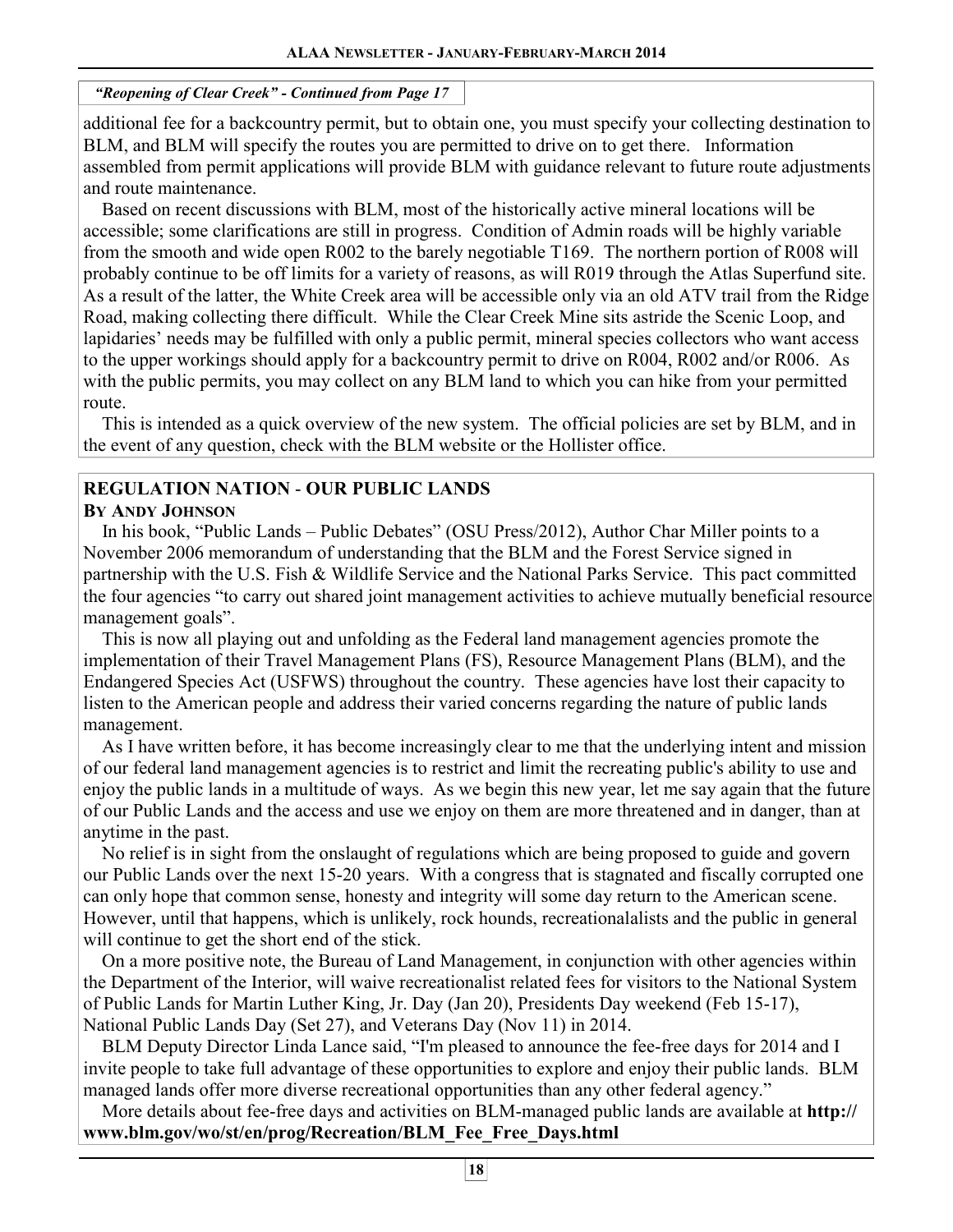### **AMERICAN LANDS ACCESS ASSOCIATION, INC. 2013-2014 OFFICERS & DIRECTORS**

#### **OFFICERS**

#### **PRESIDENT**

SHIRLEY LEESON 6155 Haas St. La Mesa CA 91942 **president@amlands.org**  **VICE-PRESIDENT** 

LAUREN WILLIAMS 957 E Elva St Idaho Falls ID 83401 **vice\_president@amlands.org** 

### **SECRETARY**

SUSY MARTIN PO Box 900279 Palmdale CA 93590 **secretary@amlands.org** 

#### **TREASURER**

FRANK MULLANEY PO Box 54398 San Jose CA 95154 **treasurer@amlands.org** 

#### **MEMBERSHIP**

CHERI GEORGE PO Box 54398 San Jose CA 95154 **membership@amlands.org** 

### **DIRECTORS**

#### **PERMANENT DIRECTORS:**

| Dee Holland, Registered Agent, Idaho | John Martin, Webmaster | Tom Burchard, Newsletter Editor |
|--------------------------------------|------------------------|---------------------------------|
| agent@amlands.org                    | webmaster@amlands.org  | editor@amlands.org              |

#### **THREE YEAR TERMS:**

Evan Day, Northwest **director\_8@amlands.org**  Kim Campbell Erb, California **kim\_erb@amlands.org** 

### **TWO YEAR TERMS:**

Marion Roberts, California **mroberts@amlands.org** 

Jon Spunaugle, Northwest **director\_7@amlands.org** 

> Tom Noe, Midwest **director\_2@amlands.org**

Amy Granat, California **amy.granat@amlands.org** 

**ONE YEAR TERM:** 

Dr. Bob Carlson, Rocky Mountains **Dr.bob@amlands.org** 

Doug True, Northwest **director\_5@amlands.org** 

John Wright, Southeast **director\_6@amlands.org** 

### **CURRENT ALAA STATE REPRESENTATIVES**

Contact information for representatives can be found at

#### **www.amlands.org**

#### **CALIFORNIA**

#### **IDAHO**

| MISSISSIPPI ················ John Wright |  |
|------------------------------------------|--|
| <b>MONTANA</b> Doug True                 |  |
| NEBRASKA ·················· Susy McMahan |  |

| <b>NEVADA</b> Norvie Enns                    |  |
|----------------------------------------------|--|
| <b>NEW MEXICO</b> ·············· Bob Carlson |  |
| <b>NORTH CAROLINA ·· Carl Talbott</b>        |  |
| <b>OHIO CONSERVING</b> Tom Noe               |  |

**OREGON**  North East ······················ John George

**OKLAHOMA**··············· Richard Jaeger **SOUTH DAKOTA**······· Jan Baumeister **TEXAS**·························· Terry Proctor **UTAH**···························· Evan Day

### **WASHINGTON**

Central···························· Andy Johnson